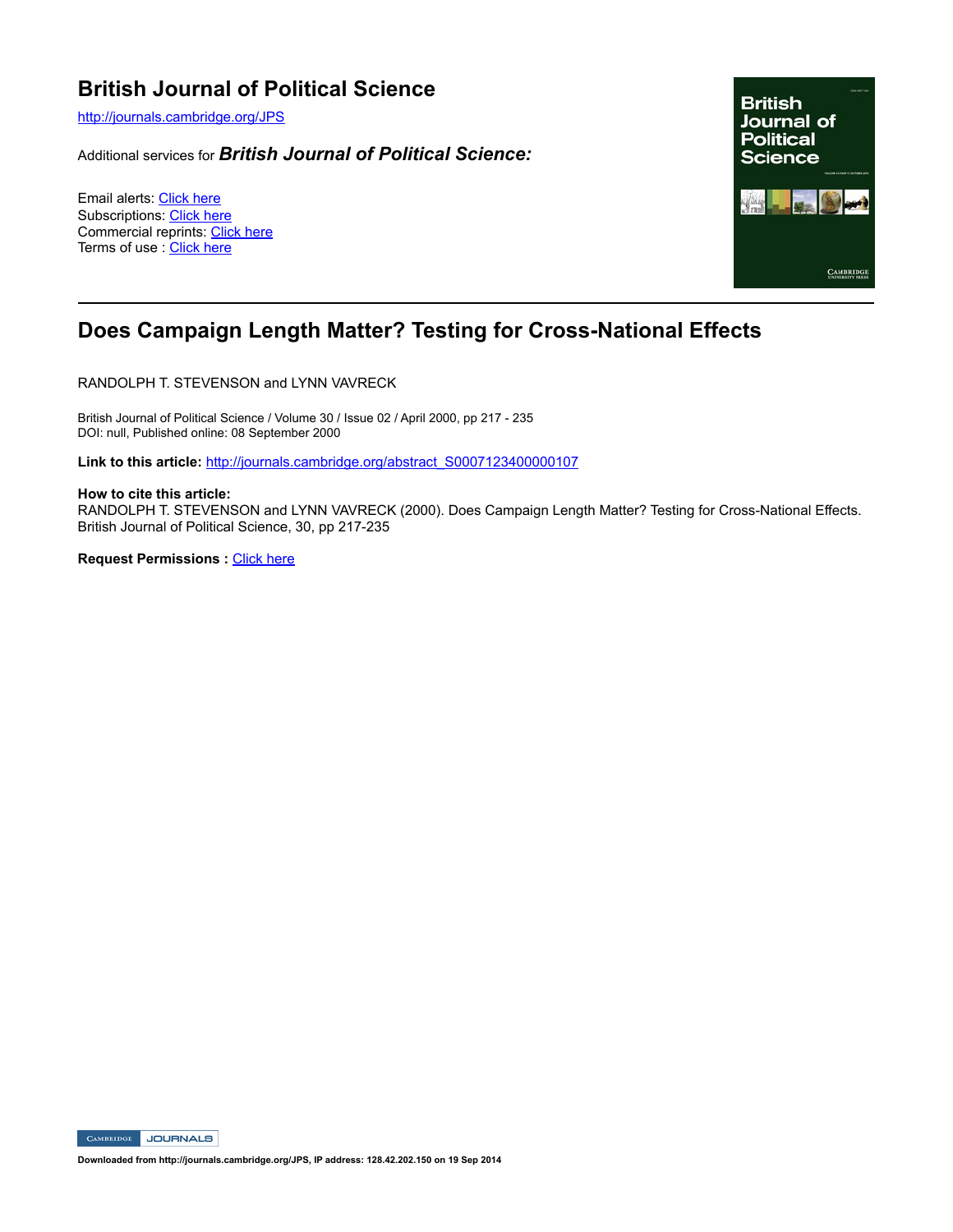# **Does Campaign Length Matter? Testing for Cross-National Effects**

# RANDOLPH T. STEVENSON AND LYNN VAVRECK\*

Our findings suggest that there are systematic differences in the ways that voters use the real values of economic variables when casting a vote depending on how long they have had to learn about the true state of the economy. It is possible that in campaigns of sufficient length voters may have more time to be exposed to competing campaign messages and to learn about the true state of the economy and the true policy positions of candidates. We tested this assertion on 113 elections in thirteen democracies. The test results in a confirmation of the hypothesis. In longer campaigns, voters rely more heavily on the true values of economic conditions to inform their evaluations of parties in power. In shorter campaigns, these effects are mostly absent. Campaign length seems to matter for voter learning.

What little we know about the importance of campaigns in terms of persuading voters we have mainly learned from pundits and professionals.<sup>1</sup> Time and again, they advance the argument that campaigns are an integral part of deciding election outcomes. Political scientists, however, have not always agreed. In early scientific studies of campaigns and elections scholars resolved that immutable social and psychological forces moved voters.<sup>2</sup> Due to this, researchers concluded campaigns were of marginal importance. With impressive regularity scholars of the 1940s and 1950s demonstrated that campaigns had

\* Department of Political Science, Rice University; and Department of Government, Dartmouth College, respectively. The authors thank Charles Franklin for comments on an earlier version of this article given at the Midwest Political Science Association Meeting in 1996. We also thank David Sanders for helpful advice. Our appreciation extends to one anonymous reviewer who helped us strengthen the paper markedly, and to one not-so-anonymous reviewer, Gary King, whose encouragement we wholly appreciated.

<sup>1</sup> Theodore White, *The Making of the President, 1960* (New York: Atheneum, 1961); Jack W. Germond, *Blue Smoke and Mirrors: How Reagan Won and Carter Lost the Election of 1980* (New York: Warner Books, 1981); Jack W. Germond and Jules Witcover, *Wake Us When It's Over: Presidential Politics of 1984* (New York: Warner Books, 1985); Jack W. Germond and Jules Witcover, *Whose Broad Stripes and Bright Stars? The Trivial Pursuit of the Presidency, 1988* (New York: Warner Books, 1989); Jack W. Germond and Jules Witcover, *Mad as Hell: Revolt at the Ballot Box, 1992* (New York: Warner Books, 1993).

<sup>2</sup> Bernard R. Berelson, Paul F. Lazarsfeld and William N. McPhee, *Voting: A Study of Opinion Formation in a Presidential Campaign* (Chicago: University of Chicago Press, 1954); Paul N. Lazarsfeld, B.R. Berelson and Helen Gaudet, *The People's Choice: How the Voter Makes Up His Mind in a Presidential Campaign* (New York: Columbia University Press, 1948); Angus Campbell, Philip E. Converse, Warren E. Miller and Donald Stokes, *The American Voter* (Chicago: University of Chicago Press, 1960).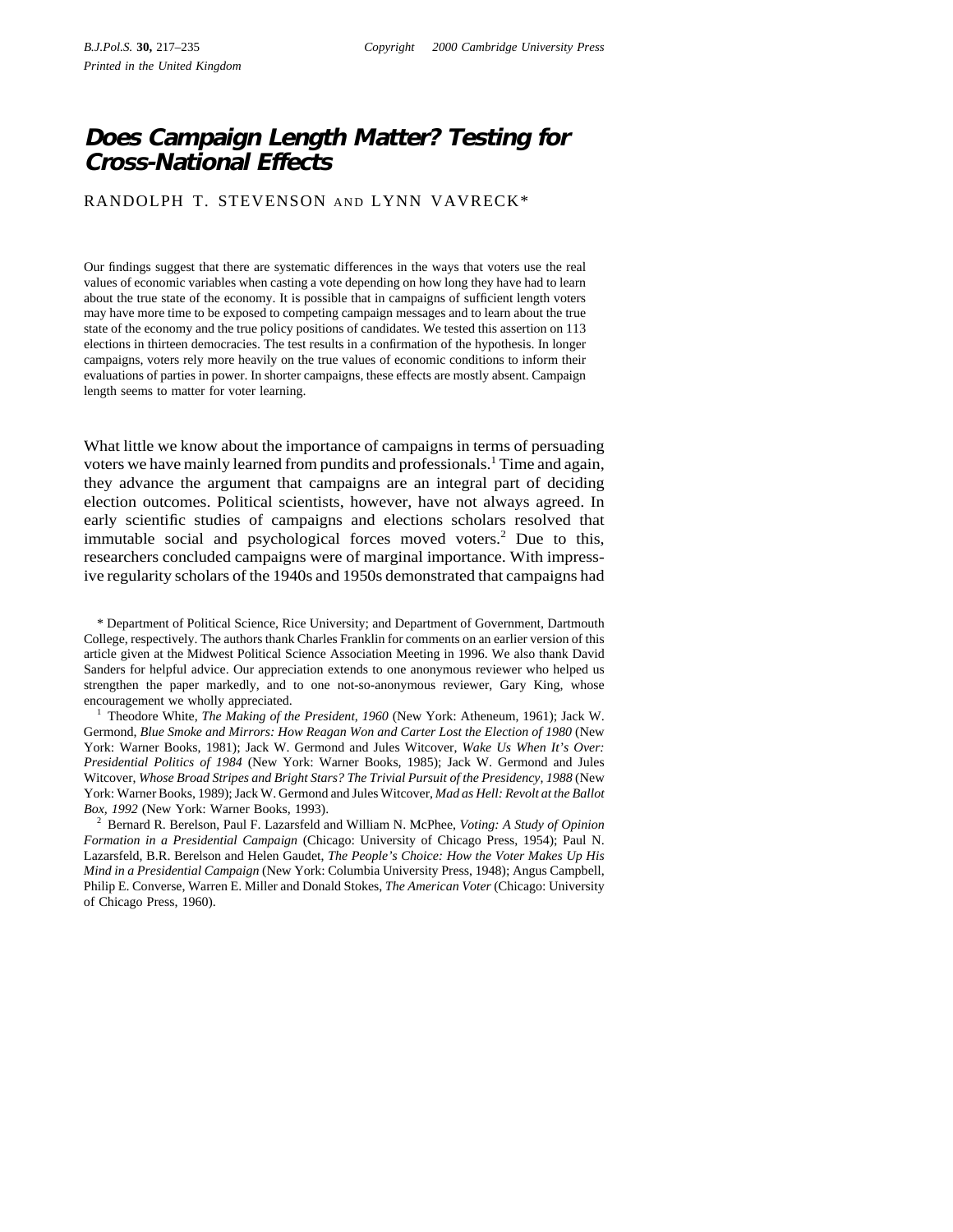only minimal effects on voting behaviour. The solidity of these findings led American politics scholars to turn their investigations to other political phenomena. The study of campaign effects slowed to a halt.

After nearly forty years of disregard, political scientists are once again investigating campaign effects with new enthusiasm.3 Moreover, two national surveys are being planned specifically to uncover the effects of campaigns.<sup>4</sup> While most of this research focuses on American presidential campaigns, some scholars have turned their inquiry to other national elections.<sup>5</sup> Relatively few, however, have investigated cross-national effects from campaigns – even though this type of examination provides an important resource in uncovering campaign effects: variance in the types of campaigns.<sup>6</sup> To test how different

<sup>3</sup> Charles H Franklin, 'Measurement and the Dynamics of Party Identification', *Political Behavior*, 14 (1992), 297–309; Thomas M. Holbrook, 'Campaigns, National Conditions, and US Presidential Elections', *American Journal of Political Science*, 38 (1994), 25–46; Thomas M. Holbrook, *Do Campaigns Matter*? (Thousand Oaks, Calif.: Sage, 1996); Stephen Ansolabehere and Shanto Iyengar, *Going Negative: How Attack Ads Shrink and Polarize the Electorate* (New York: Free Press, 1995); Stephen Ansolabehere, Shanto Iyengar, Adam Simon and Nicholas Valentino, 'Does Attack Advertising Demobilize the Electorate?' *American Political Science Review*, 88 (1994), 829–38, p. 829; Larry M. Bartels, 'Messages Received: The Political Impact of Media Exposure', *American Political Science Review*, 87 (1993), 267–85, p. 267; Larry M. Bartels, 'Benchmarks for Reform,' in Larry M. Bartels and Lynn Vavreck, eds, *Campaign Reform: Insights and Evidence* (Ann Arbor: University of Michigan Press, 2000 forthcoming); Bruce Buchanan, *Renewing Presidential Politics* (New York: Little, 1996); Steven E. Finkel, 'Re-examining the "Minimal Effects" Model in Recent Presidential Campaigns', *Journal of Politics*, 55 (1993), 1–21; Steven E. Finkel and John G. Geer, 'Spot Check: Casting Doubt on the Demobilizing Effect of Attack Advertising', *American Journal of Political Science*, 42 (1998), 573–95; Marion R. Just, Ann N. Crigler, Dean E. Alger, Timothy Cook and Montague Kern, *Crosstalk: Citizens, Candidates, and the Media in a Presidential Campaign* (Chicago: University of Chicago Press, 1996); Lynn Vavreck, 'More than Minimal Effects: Differences between Clarifying and Insurgent Presidential Campaigns in Strategy and Effect' (doctoral dissertation, University of Rochester, Rochester, New York, 1997); Andrew Gelman and Gary King, 'Why Are American Presidential Election Campaign Polls So Variable When Votes Are So Predictable?' *British Journal of Political Science*, 23 (1993), 409–51; Daron Shaw, 'The Impact of News Media Favorability and Campaign Events: Re-Examining Challenges to Minimal Effects in Presidential Campaigns', in Bartels and Vavreck, eds, *Campaign Reforms: Insights and Evidence*.

The National Election Study 1998 Pilot Study was specifically designed to target the effects of campaigns and the Annenberg School at the University of Pennsylvania is similarly planning a large national survey for the presidential election in the year 2000 with specific regard to campaign effects.

<sup>5</sup> Richard Johnston, André Blais, Henry E. Brady and Jean Crete, *Letting the People Decide: Dynamics of a Canadian Election* (Palo Alto, Calif.: Stanford University Press, 1992); D. M. Farrell, 'Campaign Strategies', in Michael Gallagher and Michael Laver, eds, *How Ireland Voted, 1992* (Dublin: Folens, 1993); Gilberto Tinacci Mannelli and Enrico Cheli, *L'immagine del potere: Comportmaneti, atteggiamenti e strategie d'immagine dei leader politici italiani* (Milano: Franco Angeli Libri, 1986); N. J. O'Shaughnessy, *The Phenomenon of Political Marketing* (Houndmills, Hants: Macmillan, 1990); Edgar Wangan, *Polit-Marketing: Das Marketing-Management der Polischen Parteien* (Opladen: Westdeutscher Verlad, 1983).

<sup>6</sup> David Butler and Austin Ranney, *Electioneering: A Comparative Study of Continuity and Change* (Oxford: Clarendon, 1992); D. M. Farrell and Martin Wortmann, 'Party Strategies in the Electoral Market: Political Marketing in West Germany, Britain, and Ireland', *European Journal of Political Research*, 15 (1987), 297–318; Shaun Bowler and David M. Farrell, *Conclusion: The Contemporary Election Campaign* (New York: St Martin's, 1992).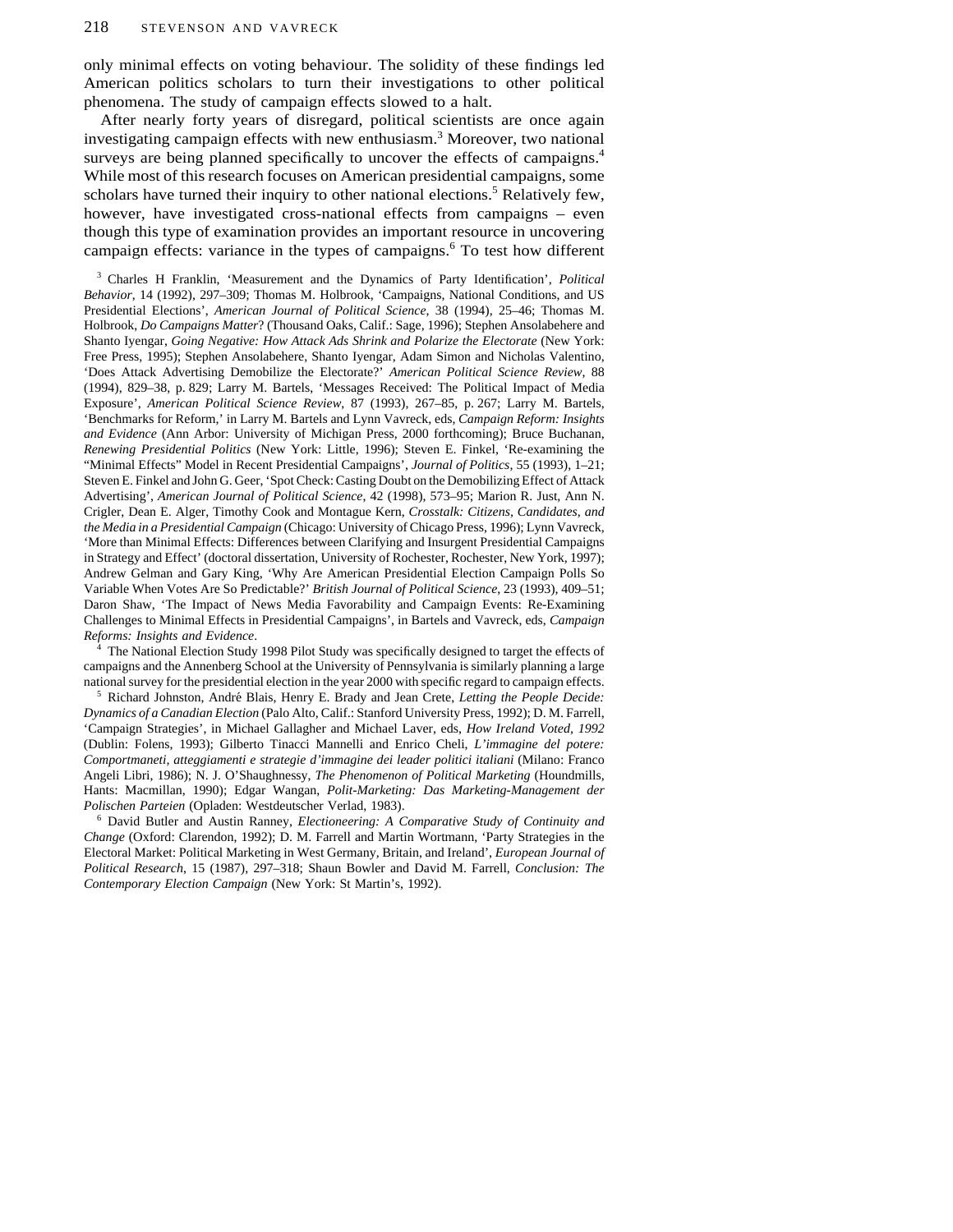campaign activities might influence voting, or if campaigns influence voting at all, variation in activities and types of campaigns is needed. Cross-national elections provide this necessary variance.

In this article, we use pooled cross-sectional data to explore some of the differing patterns of campaigning in thirteen countries and 113 elections. Specifically, we highlight the differences between campaigns in terms of their length and the relationship of this variable on voters' use of fundamental economic information during elections.

#### THE PUZZLE

Even though the study of campaigns has recently come to the forefront of work on voting behaviour, results of current research do not consistently contradict findings from the original campaign studies of the 1940s. Consider Finkel's finding that even though people do change their attitudes during campaigns, the changes are consistent with pre-existing proclivities and are rarely large enough to matter.<sup>7</sup> Holbrook's conclusions are similar – campaign events do influence public opinion, but these changes are either cancelled out through competition or too small in magnitude to overpower the effects from national economic conditions or presidential popularity.<sup>8</sup> It seems that even though campaigns are costly and they predominantly set out to increase information to voters, the effects are not as striking as the candidates and consultants believe. How can we reconcile this bifurcation between political science and political reality?

Andrew Gelman and Gary King take a first step at negotiating this puzzle by answering the question: why are American presidential election outcomes so predictable when campaign polls are so variable?<sup>9</sup> A striking illustration of this phenomenon is the 1988 US presidential election in which George Bush was the predicted winner and yet, in July, Michael Dukakis was leading Bush in trial heat polls by 19 points. The compelling question here is what happened between July and November that made voters change their minds about these candidates? And why did forecasting models predict the Bush victory even before July?

Gelman and King draw on the forecasting literature from American politics to make predictions about which candidate is likely to win an election. Scholars engaged in forecasting have been able to predict accurately the party split in American presidential elections months before the campaigns begin.<sup>10</sup> Gelman and King compare these predictions to the trial-heat polls throughout the

<sup>7</sup> Finkel, 'Re-examining the "Minimal Effects' Model" '.

<sup>8</sup> Holbrook, *Do Campaigns Matter?*

<sup>9</sup> Gelman and King, 'Why are American Presidential Election Campaign Polls so Variable When Votes are So Predictable?'

<sup>10</sup> Ray C. Fair, 'The Effect of Economic Events on Votes for President', *Review of Economics and Statistics*, 60 (1978), 322–5; Alan Abramowitz, 'An Improved Model for Predicting Presidential Election Outcomes', *Political Science*, 21 (1988) 843–7; James E. Campbell, 'Trial-Heat Forecasts of the Presidential Vote', *American Politics Quarterly*, 18 (1990), 25–69; Michael Lewis-Beck and Tom Rice, *Forecasting Elections* (Washington, DC: CQ Press, 1992); Steven Rosenstone, *Forecasting Presidential Elections* (New Haven, Conn.: Yale University Press, 1983).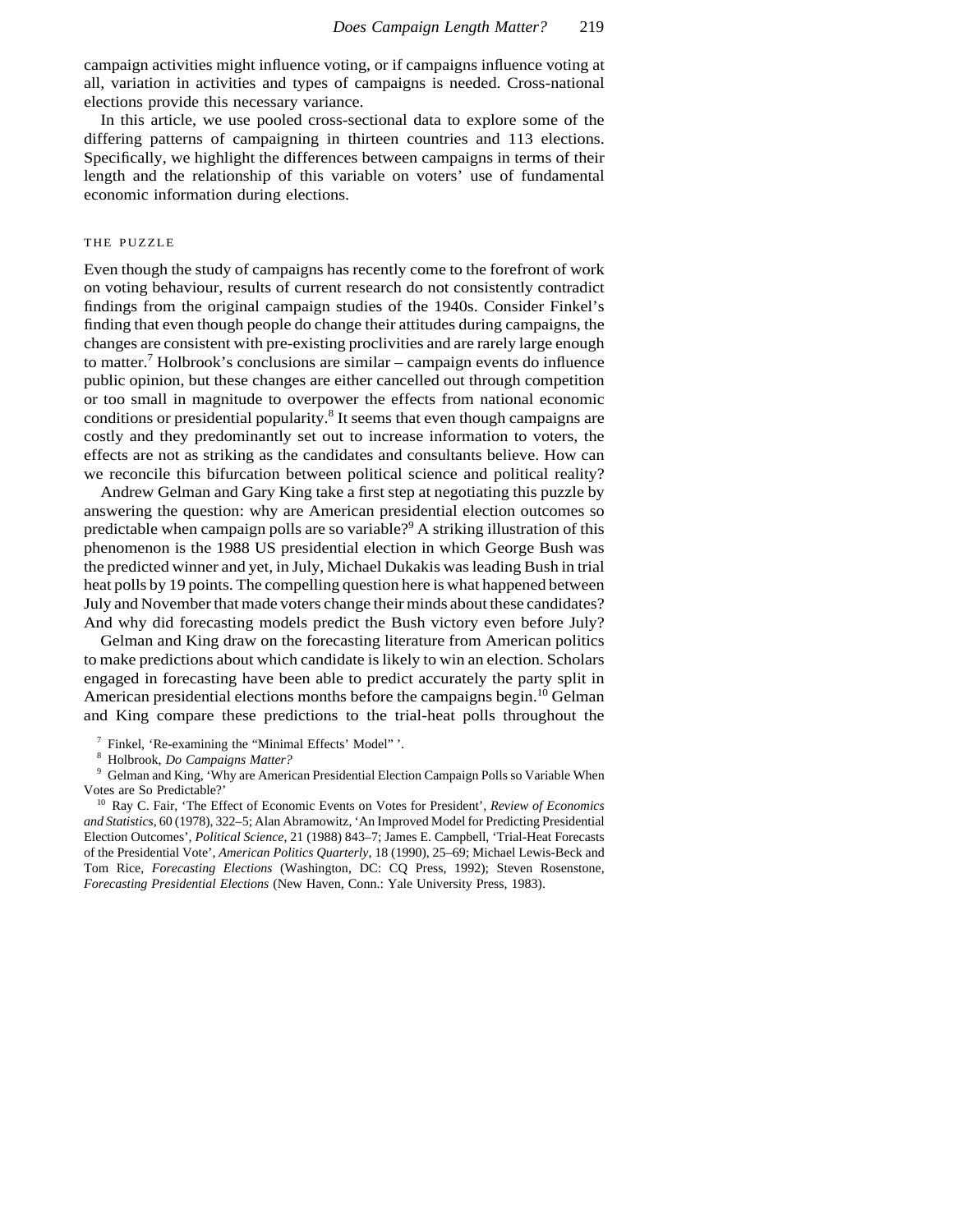election cycle and note that while the election result matches the forecast, the polls in the middle vary substantially.

This result is puzzling because it may indicate that while voters seem to be making choices on election day based on information that is available much earlier, they apparently are not using this information in answering trial-heat polls prior to election day. If voters were using this information, Gelman and King argue that there would be no fluctuation in trial-heat polls during the last months of the election. An immediate and intuitive response to this conundrum is that survey responses and voting choices are not generated by the same sort of decision-making process; that is, voters do not answer surveys about voting intentions as if they were really making a vote decision. Gelman and King, however, reject this hypothesis and several other reasonable explanations for the puzzle, based on data from American presidential elections since 1952. Instead of making dubious guesses about what kinds of psychological processes voters use when answering questions or voting, Gelman and King suggest a simple alternative: campaign activities increase the amount of information that voters have available to them about the types of things that are important and the candidates' positions on these things. In this way, campaigns do two things – they help voters make sense of the agenda and they reduce voter uncertainty about candidate positions or real conditions of important variables.

Changes in survey responses over the campaign are attributed not to differences in the ways that voters answer questions, but rather to changes in the information that voters have available at different points in the campaign. While all the information that voters will eventually use to make their vote decision is available months before the election, it only reaches voters over the course of a campaign via the competing messages that different candidates send. In short, campaigns serve to educate voters about important variables and the weights to attach to each of these variables.

This explanation for the variance of trial-heat polls, which Gelman and King call the 'enlightenment' hypothesis, is consistent with their data. But since it was fashioned explicitly to explain this phenomenon within their dataset this consistency does not strictly confirm the hypothesis and, of course, cannot provide a refutation of it. In this article, we suggest a number of possible cross-national implications of Gelman and King's 'enlightenment' hypothesis. The evaluation of these implications will bear on the empirical veracity of the hypothesis. We subject one of these implications to a test using cross-national data from thirteen democracies and 113 elections between 1960 and 1990.

### THE ARGUMENT

Gelman and King's analysis is based on the idea that voters make electoral choices based on a set of 'fundamental variables' that include such things as the candidates' true policy positions, the true state of the economy, and the incumbency status of candidates. While the values of some of these variables will be known to voters before the campaign (incumbency status), others may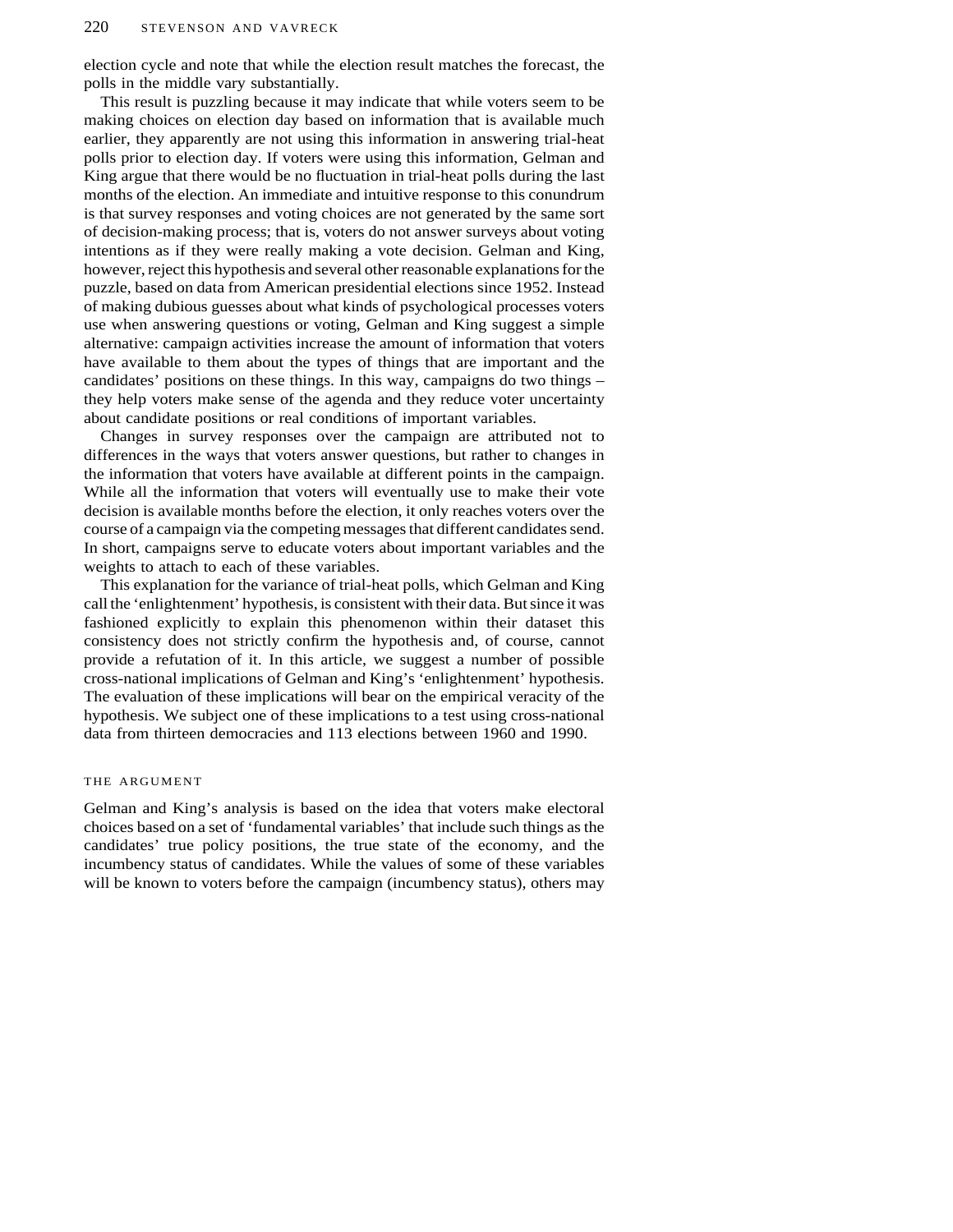not (candidate positions or true state of the economy). Additionally, voters may not know how to combine this information to make a vote choice; that is, they may not know how much weight to give each consideration. The assignment of weights to campaign issues is akin to agenda setting. Candidates try to instruct voters as to which issues are most important in formulating a vote decision. This is one important thing that happens during the campaign period.

The period of the campaign is also needed so that voters can be exposed to a large sample of campaign messages from which they can accurately estimate the true positions of candidates on important issues and the true state of the economy. When voters answer trial-heat polls in the months before the election, they may go through the same process they use to make a vote choice, but many are unable to employ accurate estimates of the true values of fundamental variables. Consequently, the early aggregate poll results reflect more individual idiosyncrasies of information than the later poll results, or even the election result. An increase in campaign information helps voters to reduce their uncertainty about assessments of candidate positions and economic conditions. This reduction in uncertainty that occurs over the course of the campaign turns noisy estimates of campaign variables into clearer ones.<sup>11</sup>

Gelman and King's whole argument comes down to the assertion that voters make more accurate estimates of the true values of the fundamental variables and their appropriate weights on election day than they do before election day. The reason for this is that campaigns actually convey information to voters which, though sometimes biased, does eventually separate fact from fiction and give the voter a true picture of the values and weights of the fundamental variables. According to Gelman and King, the function of the campaign is to inform voters about the fundamental variables and their appropriate weights.<sup>12</sup>

As we mentioned earlier, the solution to this puzzle was constructed to be consistent with observations of the data on American elections. Obviously, then, these data cannot provide any evidence for or against the veracity of this hypothesis. In order to evaluate the usefulness of this theory in general, we need to subject its main conclusions to other data or evaluate other implications of the theory not initially considered by Gelman and King. In the next section we attempt to provide some implications of the model for elections that occur in contexts very different from American presidential elections. These implications are consistent with the theoretical story underlying Gelman and King's explanation of the puzzle. The arguments made here suggest that there should be systematic differences in the degree to which true values of the fundamental variables are regular determinants of vote choice for campaigns and govern-

<sup>&</sup>lt;sup>11</sup> Bartels, 'Messages Received'; Vavreck, 'More than Minimal Effects'; R. Michael Alvarez, *Information and Elections* (Ann Arbor: University of Michigan Press, 1997); R. Michael Alvarez and Charles Franklin, 'Uncertainty and Political Perceptions', *Journal of Politics*, 56 (1994), 671–88.

<sup>&</sup>lt;sup>12</sup> Empirically, this suggests that as the campaign continues, more voters will make 'enlightened' decisions at the polls. Consequently, the amount of 'signal' in the aggregate estimate of the relationship between fundamental variables and the vote (or poll) should increase as the campaign proceeds.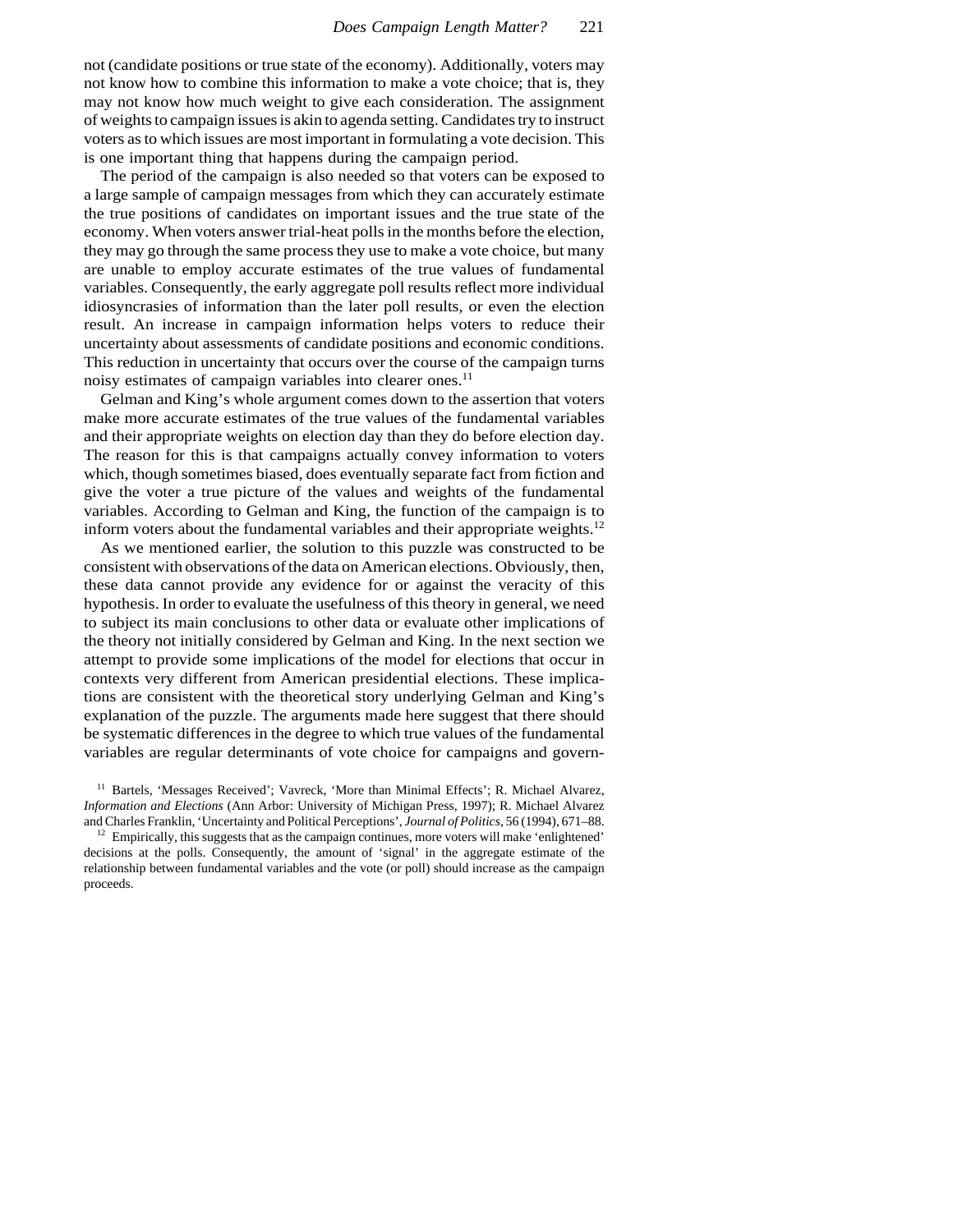ments that are different from one another. Confirmation of these cross-national implications will boost confidence in Gelman and King's explanation for this puzzle in American presidential elections.

### CROSS-NATIONAL IMPLICATIONS OF THE GELMAN–KING HYPOTHESIS

Gelman and King claim that elections are *informative* in a particular way – that is, they convey information about the values of 'fundamental' variables to voters. Because the relevant fundamental variables affecting a given election have some time lag, political scientists can predict elections based on true values of these variables well before the election, and voters can learn about them during the campaign and use them to make their vote choice. Two of the main dimensions upon which voters become informed during the campaign are the economy and policy positions of candidates.

Not all election campaigns, however, are created equal. Some campaigns may fail to be informative about the true state of the economy or the positions of the candidates. In Gelman and King's argument it is the competitive nature of the campaign that ensures that biased information cannot systematically misinform the electorate. Without true competition in a campaign the truth may be successfully hidden and electoral outcomes may not reflect the true values of the fundamental variables at all. In this case, election outcomes would become unpredictable and the puzzle would go away. In American presidential elections (but not congressional elections) Gelman and King assert that the conditions which ensure a competitive (and, therefore, informative) campaign are met.

The two conditions for competitiveness are symmetry and pervasiveness. The idea of symmetry is simply that the resources available to different candidates (or parties) in a campaign must be roughly equal. Without symmetry, resource-rich candidates can dominate the information that is conveyed to voters and so might be able to mislead them systematically about the true values and weights for fundamental variables that are unfavourable to them. Of course, campaigns must also be able to reach the bulk of the electorate with their campaign messages. This is pervasiveness. In the age of mass enfranchisement, this probably means campaigns must be able to access the mass media either directly (advertisements) or indirectly (news coverage).

Obviously, the American presidential campaigns meet these criteria for competitiveness. In addition, the 113 cross-national elections considered in this study also meet these two criteria. These elections, then, are cases in which voter 'enlightenment' should occur.<sup>13</sup> These criteria for educating voters, however,

<sup>&</sup>lt;sup>13</sup> Many of the countries we study have actual legislation to ensure fairness in campaigns with respect to finances, media access, or both. Regardless of legal requirements and limitations, however, all the countries have party systems in which two or more parties, all possessing extensive resources, compete in the elections – thus ensuring symmetry. One possible exception to this is the case of Austria during the years of the 'Grand Coalition' between the OVP and the SPO. These two parties controlled an overwhelming majority of the resources expended on election campaigns and were both in government (with only the small FPO as an opposition). The problem with this situation is that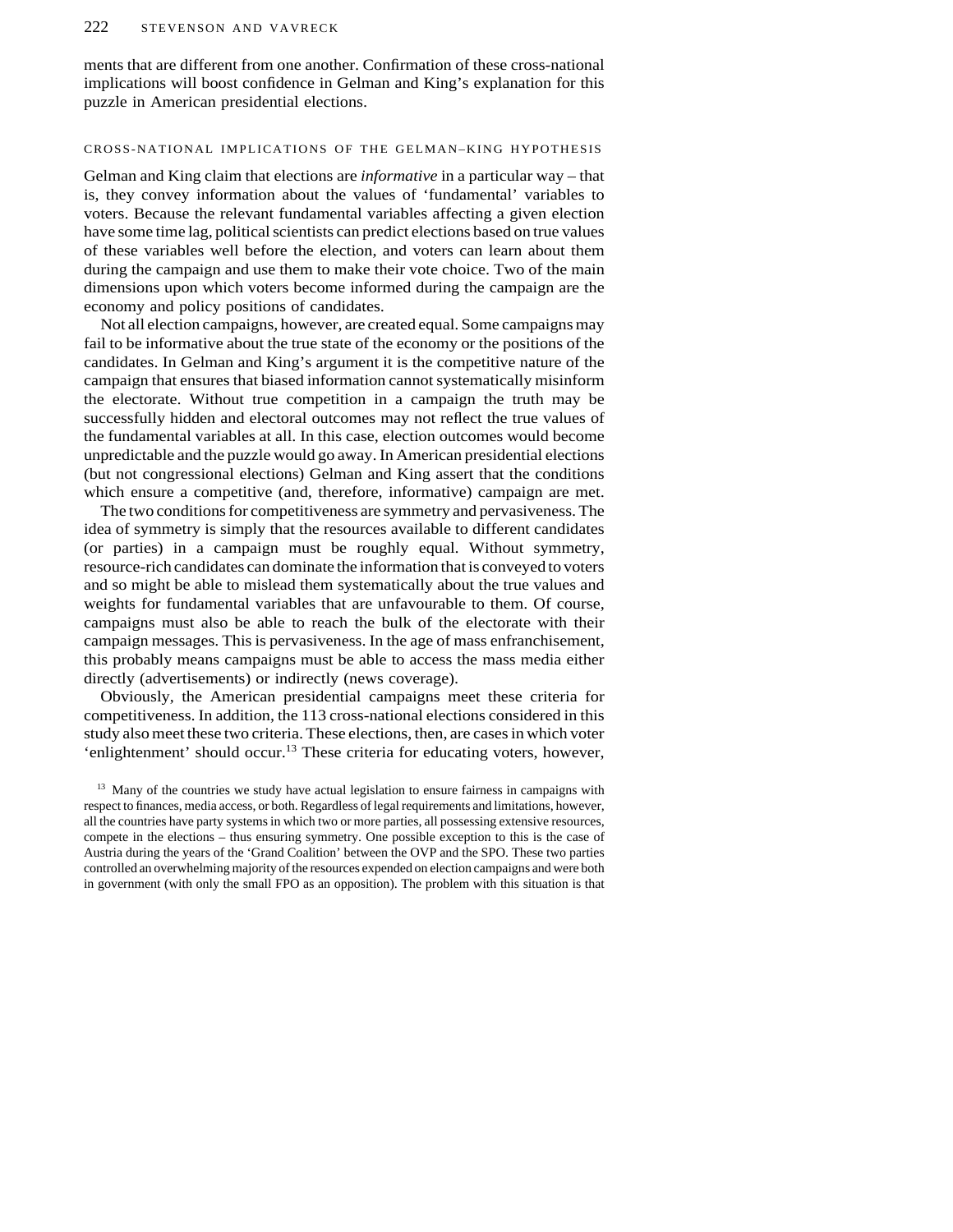ignore another implication of the Gelman and King argument that the authors have not explicitly explored. That is, that educating voters, as the authors believe the campaign does, should take time. 'Enlightenment' is quite explicitly conceived of as a process in which competing messages must cancel each other out and in which the voter must collect sufficient information to make unbiased estimates of the fundamental variables. Without sufficient time for this kind of process, voters will be hard pressed to correct distortions in their initial assessments which may be based on a very limited amount of information and only a few campaign messages.<sup>14</sup> We conclude from this argument that 'enlightenment' should be less successful in very short election campaigns than it is in campaigns of sufficient length (with the American case being an example of a sufficiently long campaign). Consequently, the systematic effects of the fundamental variables of vote choice should be less apparent in elections following short campaigns.

### THE CONCEPT OF CAMPAIGN LENGTH AND ITS MEASUREMENT

While all democracies provide a maximum period between elections (the constitutional inter-election period, or CIEP), most allow the prime minister to request the head of state to dissolve the legislature at any time during the administration. Of the 113 elections used in this article, forty-nine resulted from an early dissolution of the legislature (see Table 1).<sup>15</sup> Sweden is the only country in the sample in which early dissolution of the legislature is constitutionally prohibited.

In this article we refer to elections that are called by parties in power as 'unscheduled' elections. While we do not intend to imply by this language that these elections are completely unanticipated or necessarily occur very soon after they are announced (have short campaigns), we do claim that the campaign lengths for unscheduled elections and their opposite, scheduled elections, must be considered differently. The reason for this is that campaigns in cases of scheduled elections probably begin well before the day when the legislature is dissolved and the election date is actually announced. Near the end of the CIEP (say with only six months left) everyone knows that an election must occur soon, there is no reason for parties, candidates or voters not to begin the campaign whenever they want.<sup>16</sup> In these cases, then, it would be unwise to code the

#### *(F'note continued)*

the government parties may have been able to distort the messages the electorate received about the performance of the incumbent government and the economy systematically since there was no comparable opposition to counterbalance them. Since the Grand Coalition ended in 1966, only two of the Austrian elections in our data would be affected by this. In the analysis, we account for this.

<sup>14</sup> In relatively high-information, balanced campaigns, voters *gradually* improve their knowledge of the fundamental variables and generally have sufficient information by election day.

<sup>15</sup> 'Early' is defined as having occurred prior to six months before the end of the CIEP.

<sup>16</sup> In Italy there is a legal prohibition against campaigning prior to forty-five days before the election (seventy days previous to 1976). In these cases, even if everyone knew the election was to be soon, no one could begin campaigning before the date is set.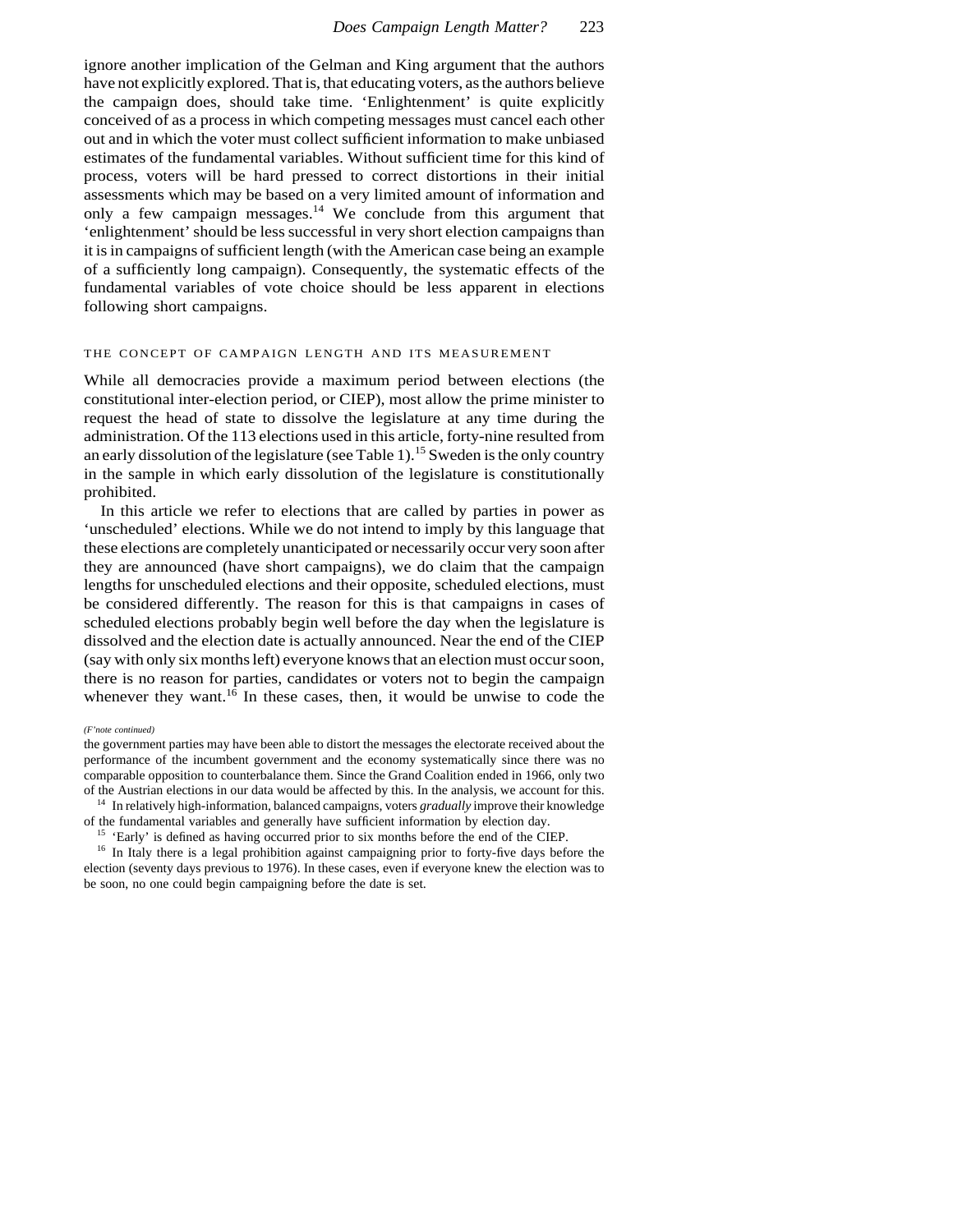| TABLE 1        | Average Length of Unscheduled Campaigns, 1960–90 |                          |                                                                                                                               |                                                                                                                                                                                                                                                                                                               |                                 |
|----------------|--------------------------------------------------|--------------------------|-------------------------------------------------------------------------------------------------------------------------------|---------------------------------------------------------------------------------------------------------------------------------------------------------------------------------------------------------------------------------------------------------------------------------------------------------------|---------------------------------|
| Country        | campaigns<br>Total                               | Unscheduled<br>campaigns | Mean length in<br>days                                                                                                        | deviation<br>Standard                                                                                                                                                                                                                                                                                         | Min-Max                         |
| Sweden         |                                                  |                          |                                                                                                                               |                                                                                                                                                                                                                                                                                                               |                                 |
| Norway         |                                                  |                          |                                                                                                                               |                                                                                                                                                                                                                                                                                                               |                                 |
| Denmark        |                                                  |                          |                                                                                                                               |                                                                                                                                                                                                                                                                                                               |                                 |
| Belgium        |                                                  |                          |                                                                                                                               |                                                                                                                                                                                                                                                                                                               |                                 |
| Netherlands    |                                                  |                          | $28.43$<br>$43.14$<br>$102$ 0                                                                                                 | $\begin{matrix} 5.38 \\ 0.381 \\ 0.41 \\ 0.281 \\ 0.41 \\ 0.41 \\ 0.41 \\ 0.41 \\ 0.41 \\ 0.41 \\ 0.41 \\ 0.41 \\ 0.41 \\ 0.41 \\ 0.41 \\ 0.41 \\ 0.41 \\ 0.41 \\ 0.41 \\ 0.41 \\ 0.41 \\ 0.42 \\ 0.42 \\ 0.43 \\ 0.44 \\ 0.44 \\ 0.45 \\ 0.45 \\ 0.45 \\ 0.47 \\ 0.48 \\ 0.49 \\ 0.49 \\ 0.49 \\ 0.49 \\ 0.$ | 20-39<br>34-55<br>92-112        |
| Luxembourg     |                                                  |                          |                                                                                                                               |                                                                                                                                                                                                                                                                                                               |                                 |
| Italy          |                                                  |                          | $\pmb{\mathcal{S}}$                                                                                                           |                                                                                                                                                                                                                                                                                                               | $48-70$<br>$58-170$<br>$85-113$ |
| Germany        |                                                  |                          | $\frac{4}{3}$                                                                                                                 |                                                                                                                                                                                                                                                                                                               |                                 |
| Austria        |                                                  |                          |                                                                                                                               |                                                                                                                                                                                                                                                                                                               |                                 |
| United Kingdom |                                                  |                          | 21.18<br>23.18<br>25.2                                                                                                        |                                                                                                                                                                                                                                                                                                               | $10-31$<br>$20-28$<br>$57-66$   |
| Ireland        |                                                  |                          |                                                                                                                               |                                                                                                                                                                                                                                                                                                               |                                 |
| Canada         |                                                  |                          |                                                                                                                               |                                                                                                                                                                                                                                                                                                               |                                 |
| Australia      |                                                  |                          |                                                                                                                               | 1.52                                                                                                                                                                                                                                                                                                          | $18 - 46$                       |
| Total          |                                                  |                          |                                                                                                                               |                                                                                                                                                                                                                                                                                                               |                                 |
|                |                                                  |                          | Notes: Data were coded by authors using primary sources. All scheduled elections are coded as having campaigns of six months. |                                                                                                                                                                                                                                                                                                               |                                 |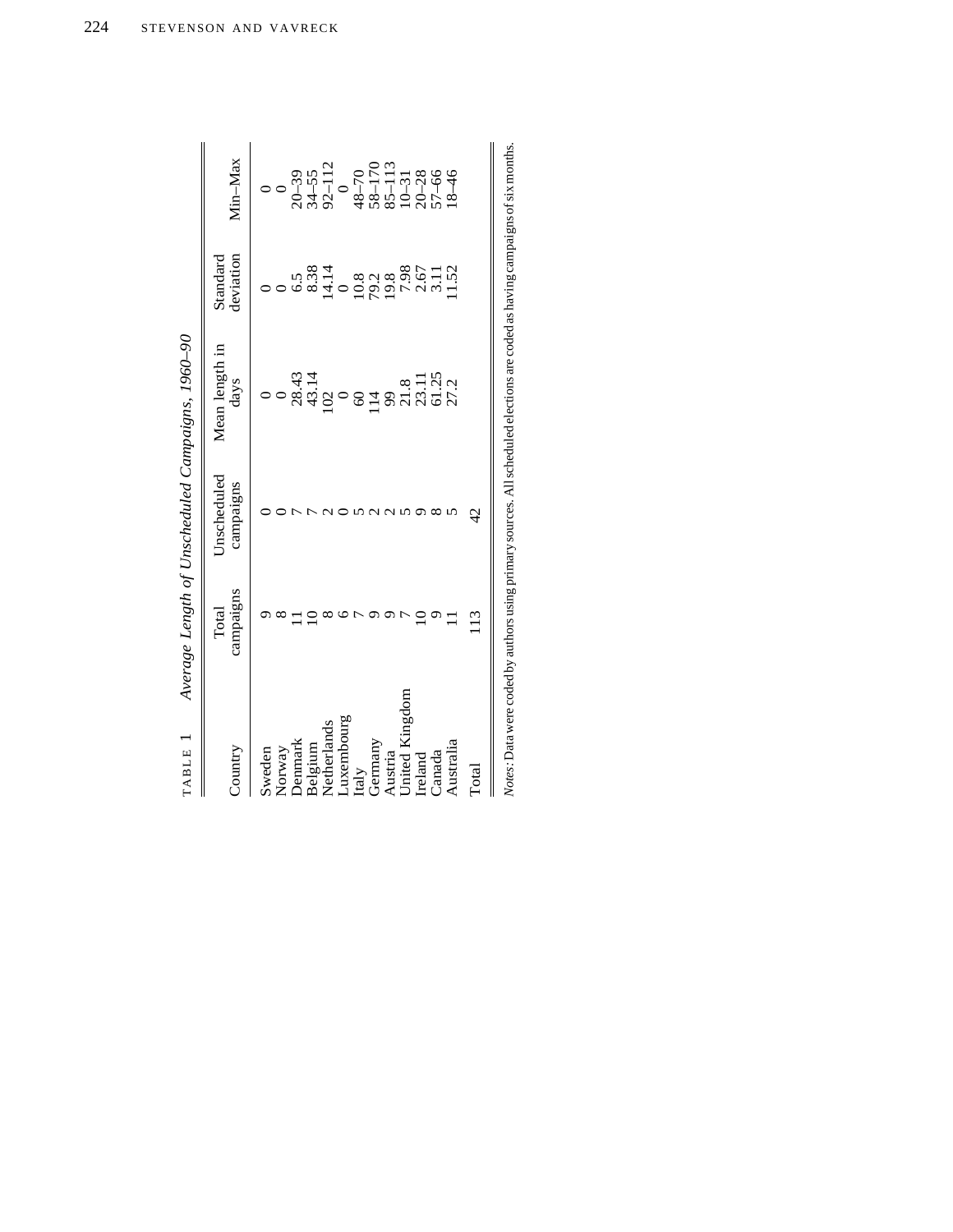campaign as beginning when the elections are announced (which is often only a short time before the election). However, when there is an unscheduled election, parties, candidates and voters do not know there is going to be an election until it is announced and so have no reason to begin campaign activities.<sup>17</sup> In these cases then, it is of particular interest when the election date (or the fact that there will be an impending election) becomes known, since this will define the campaign length.

Different events in different countries at different times have marked the day when the electorate becomes aware that an election is imminent. In countries following the Westminster model this is often the request by the prime minister for the head of state to dissolve parliament, while in others, the prime minister can call elections directly. The latter was the case, for example, when the Danish prime minister, Hr. Jens Otto Krag, asked, on 2 November 1966 for a brief recess during a policy debate in the Folketing and came back a few minutes later to announce new elections. The elections, which occurred exactly twenty days later, 'came as a complete surprise to the deputies'.<sup>18</sup>

In countries with a strong tradition (or even legal restrictions) against inter-election cabinet formations (the Netherlands in recent years), the termination or expected termination of a government will signal new elections. More often, however, when a cabinet falls before the end of the CIEP for a reason other than the calling of a new election, there is a search for a new cabinet that can take office without a new election. Indeed, the surprise in these cases comes when these formation attempts are unsuccessful and elections are called as a result.<sup>19</sup>

The practical coding of the length of election campaigns for this article, then, proceeded in two stages. First, an election was coded as either being an unscheduled election or a scheduled election, depending on whether it occurred more than six months before the end of the CIEP. If the election was scheduled, the campaign length was coded as six months. For unscheduled elections, news reports describing the circumstance of the election were read to determine exactly when the public was made aware that an election would be held. In Table 1 we present data on campaign lengths of unscheduled campaigns.

Finally, we have made no attempt to measure the length of the 'unofficial' campaigns that parties may begin months or years in advance of an election. The interpretation of the results presented below should consequently be restricted to the formal campaign, as defined above. In some important respects, however, this 'limitation' may be appropriate. In particular, Gelman and King's hypothesis is about the way campaigns affect individual perceptions of the

<sup>17</sup> We are not concerned here with the day-to-day proselytization of the electorate in which a party may engage and which probably occurs at all times. Rather when we talk about campaign activities we mean the intensive selling of the party message associated with the traditional notion of the campaign season.

<sup>18</sup> *Keesings Archives*, 1967, p. 21816.

<sup>&</sup>lt;sup>19</sup> There are cases in which elections were called after several tries to form new cabinets, but this kind of total breakdown in the government formation process is fairly rare.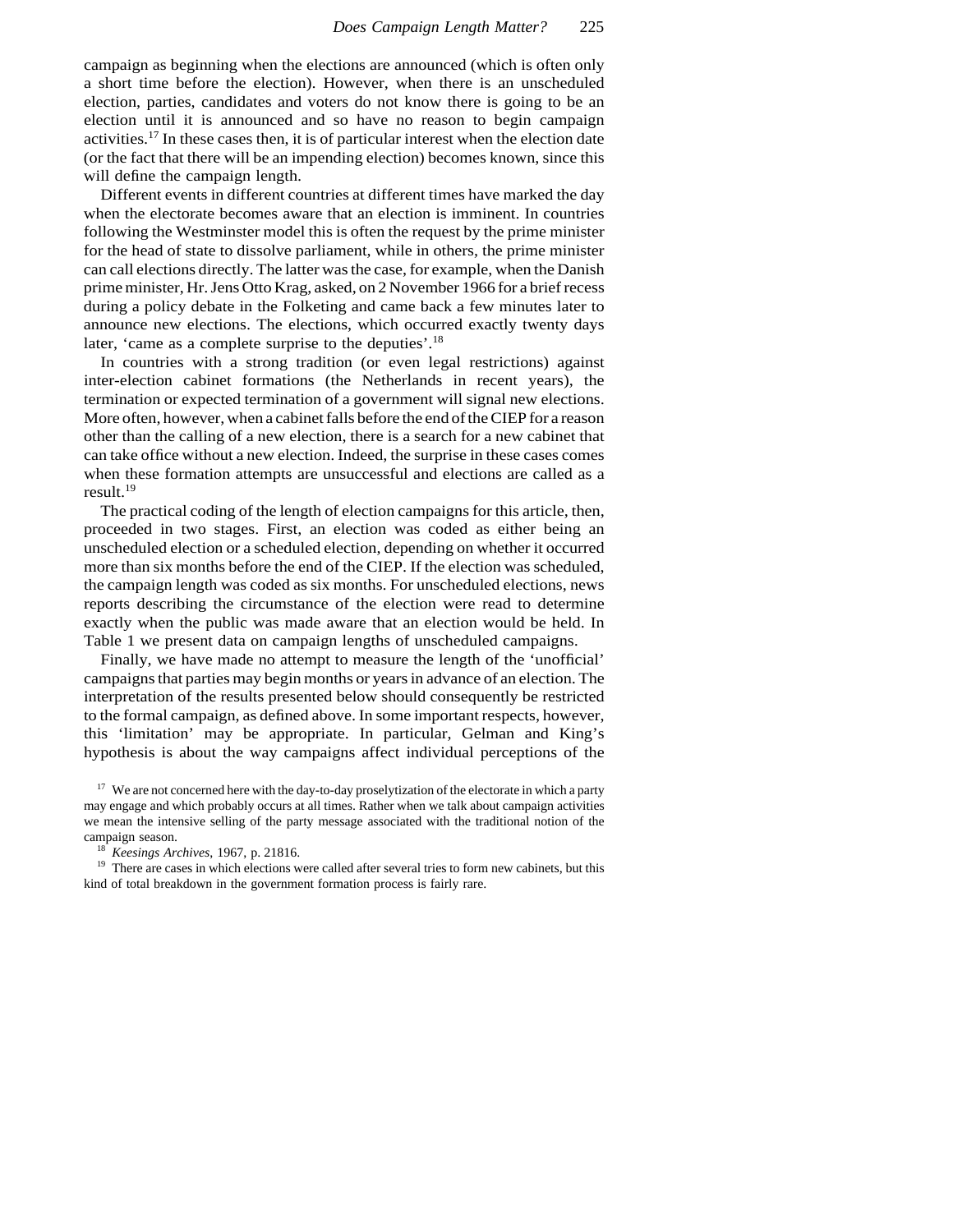#### 226 STEVENSON AND VAVRECK

economy and other fundamental variables. Yet, large literatures in both the rational choice and psychological schools of political behaviour have told us that voters may not, either rationally or for cognitive reasons, pay attention to the messages parties produce most of the time. Only when it becomes necessary to inform themselves due to an upcoming election is it worthwhile to pay attention. As discussed below, Gelman and King provide some evidence to suggest that this is true. Specifically, they show that about six months before an anticipated election voters begin to learn at an accelerated rate. Furthermore, they suggest that voters learn with marked increase with only six weeks to go in the campaign. This might suggest that even if parties begin to campaign years in advance of an election, they will be playing to an audience that is not really listening.

#### EMPIRICAL ANALYSIS: DESIGN OF THE TEST

The puzzle which motivated Gelman and King's article was that while trial-heat polls are variable, American elections are quite predictable several months before the election. In other democracies, however, election results have been much more resistant to the prediction efforts of political scientists (but see Sanders).<sup>20</sup> This may be due, at least in part, to the fact that democracies outside the United States usually have multiple parties competing in elections and winning seats in the legislature. Further, it is often the case that no individual party commands a majority of legislative seats and so coalition cabinets are formed. This blurs the meaning of incumbency and may make predictions based on incumbent-based concepts (like economic voting) less useful.<sup>21</sup>

The fact that there are differences in the predictive power of the fundamental variables across countries is not fatal to an attempt to evaluate this hypothesis using cross-national data. As long as fundamental variables, like the state of the economy and candidate ideology, are thought to play some role in vote choice across different systems, then an evaluation of this hypothesis can be based on a test of whether the systematic influences of these variables are modified by the length of the campaign.

Strong evidence that campaigns actually do enlighten voters would come from an empirical demonstration that the precision with which the fundamental variables predict election outcomes varies systematically with the length of campaigns (with fundamental variables being less useful predictors in short campaigns).

<sup>20</sup> David Sanders, 'Government Popularity and the Next General Election', *Political Quarterly*, 62 (1991), 235–61.

<sup>&</sup>lt;sup>21</sup> In parliamentary democracies the notion of the incumbent (and consequently the incumbent's vote share) is not always as straightforward as in the American case. In particular, most parliamentary democracies allow the party composition of the executive to change without the benefit of an intervening election. This means that there may be several parties or groups of parties that have been incumbents since the last election. It is common in cross-national electoral studies to get around this problem by simply considering the vote share of the incumbent party or parties that are in office at the time of the election.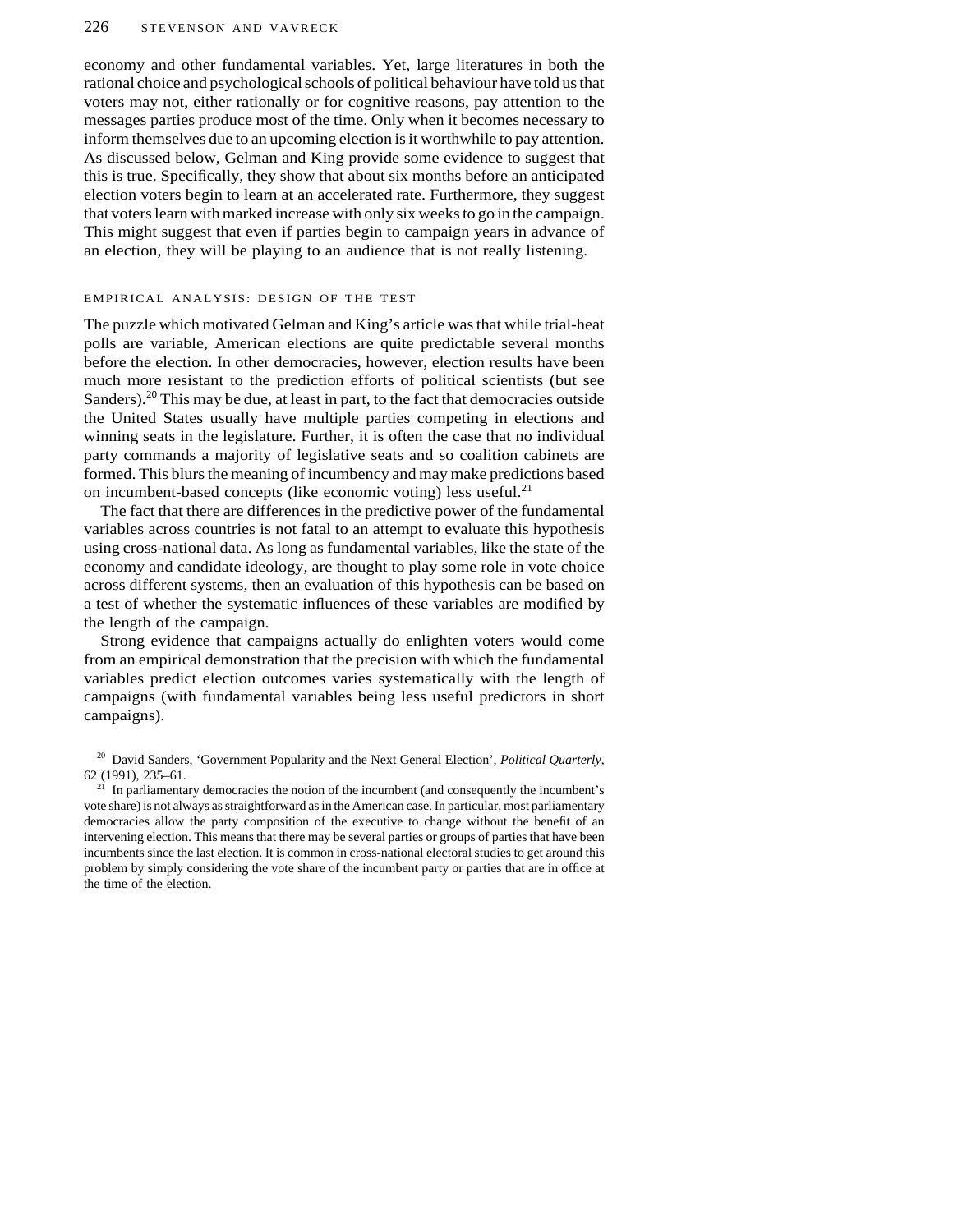#### WHICH FUNDAMENTAL VARIABLES?

Scholars predicting American election results have had the benefit of a very rich data base from which to select variables for their models. Consequently, there has been some diversity in the set of variables that have been used successfully to predict presidential elections. Some models, for example, use presidential popularity, while others do not. Some use state ideology, and some include sets of election specific variables. One set of variables that is common to all forecasting models is a set of economic concerns such as unemployment, inflation or growth. These variables help to predict the success of the incumbent government because a good economic performance usually helps incumbents while a poor economic performance hurts incumbents.<sup>22</sup>

Because of the pervasiveness of economic indicators in the set of 'fundamental variables' and because many of the other sorts of variables used to predict American electoral outcomes are not available cross-nationally, this article focuses only on the economic component of the fundamental variables. That is, we try to determine if the influence of variables like inflation and unemployment on electoral performances of parties varies systematically with the length of the campaign.<sup>23</sup>

### AN EMPIRICAL SPECIFICATION FOR THE MODEL OF ELECTORAL PERFORMANCE

In order to test whether the relationship between economic performance and electoral performance changes with campaign length, we need a model of electoral performance that is applicable cross-nationally. Fortunately, there is a growing literature in political science from which such a model can be drawn.

One such model is by Stevenson, which is based on earlier work by Powell and Whitten.<sup>24</sup> This model focuses on how the vote share of individual parties varies with economic performance. The model is particularly useful for our purposes because it accounts for a number of variables that seem to affect the strength of economic voting but which have not been used to test for this effect in country specific models. In particular, the model allows the vote share of incumbent parties that hold more responsibility for policy (measured as the number of seats held in the cabinet), to show greater vulnerability to economic

<sup>22</sup> V.O. Key Jr, *The Responsible Electorate* (New York: Vintage Books, 1966).

<sup>&</sup>lt;sup>23</sup> All the models used take a retrospective view of economic voting and so include lagged measures of economic variables rather than future values or variables measuring expectations.

<sup>&</sup>lt;sup>24</sup> G. Bingham Powell and Guy Whitten, 'Economic Voting: Taking Account of the Political Context', *American Journal of Political Science*, 37 (1993), 391–414; Randolph T. Stevenson, 'How Parties Compete: Electoral Performance and Cabinet Composition in Parliamentary Democracies' (doctoral dissertation, University of Rochester, Rochester, New York, 1996).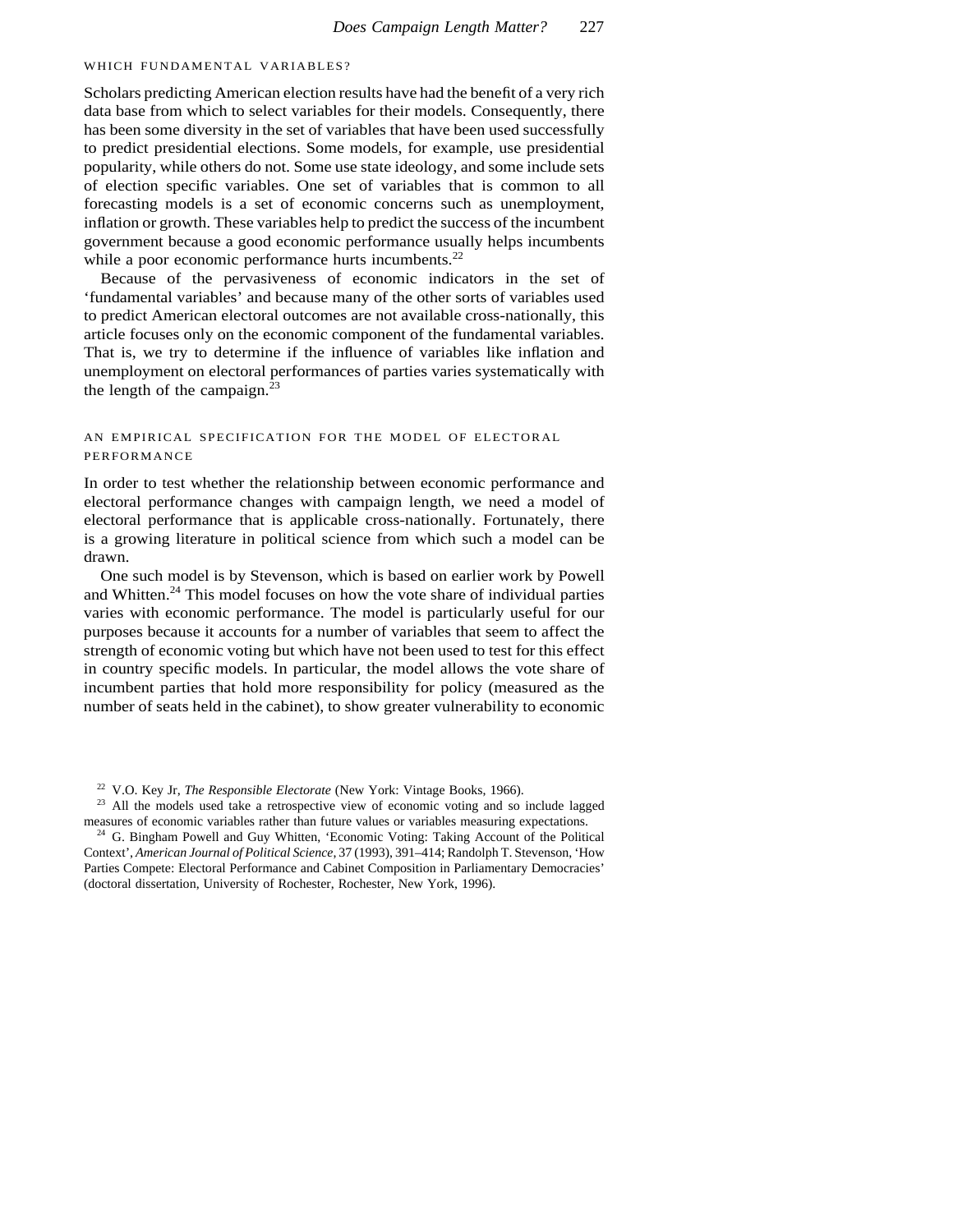## 228 STEVENSON AND VAVRECK

performance.25 In addition to this 'clarity of responsibility' effect, Powell and Whitten, and also Stevenson, find that the effect of the economy on a party's vote share is different for parties from the left and from the right. The two studies do not agree, however, on exactly how this difference manifests itself. The difference between the studies derives from the two very different theoretical views about how voters evaluate the policy positions of parties. $26$  These theoretical concerns, however, need not bother us here. For us, the message is simply that we should allow, in the specification of the model, for the direction and strength of economic voting to differ between parties of the left and right. Whether Powell and Whitten's or Stevenson's view of the direction of this difference is correct is an empirical issue about which we, at this point, shall remain agnostic (at least until we get to the data analysis).

To account for these nuances, the model of electoral performance used in the empirical analysis here shows the interaction between economic variables with measures of party ideology (a dummy variable for left or right) and policy responsibility (two dummy variables coding whether a party has most of the seats in the cabinet, some of the seats, or none). Only after these interactions are accounted for do we test the main hypothesis of this article, that the strength of economic effects on a party's vote share is also dependent on the length of the campaign.<sup>27</sup>

#### HOW TO TEST THE CAMPAIGN LENGTH HYPOTHESIS

There are at least two ways one might proceed in testing the campaign length hypothesis. One way is to show the interaction between the raw campaign length variable (coded in days) and the economic variables in the model.<sup>28</sup> The resulting sets of coefficients can then be combined to produce effects of economic variables and electoral performance, holding variables such as cabinet responsibility and left–right placement constant. We can also generate standard errors for these effects to test whether they are different from one another.<sup>29</sup> This

<sup>25</sup> This hypothesis was originally put forward by Powell and Whitten, who confirmed it in an analysis of aggregate vote change of incumbent parties. Stevenson's work on individual parties also confirms this effect.

<sup>26</sup> Powell and Whitten's hypothesis is that leftist parties, since they draw their main support from working-class segments of society, will be punished more for unemployment than inflation and that bourgeois parties will be punished more for inflation than unemployment. In contrast, Stevenson sees leftist economic policy as essentially a luxury good that is 'purchased' by voters when they can afford it (during good economic times) and shunned when they cannot. Consequently, Stevenson predicts that leftists will lose votes during an economic downturn (whether measured by inflation or unemployment) and rightists will gain during a downturn.

 $27$  The model also includes a number of control variables. For a complete specification of the model, see Table 2. Measurement issues are discussed in associated footnotes.

After any interaction with the dummy variables (mentioned previously) has been accounted for. <sup>29</sup> The interpretation of interactions in linear models has received several treatments in the

literature. For example, see Leona S. Aiken and Stephen G. West, *Multiple Regression: Testing and Interpreting Interactions* (London: Sage, 1991), p. 25. In some instances, scholars call these effects 'conditional' – the effect of  $x_1$  conditioned on a value of  $x_2$ ; and in other instances scholars refer to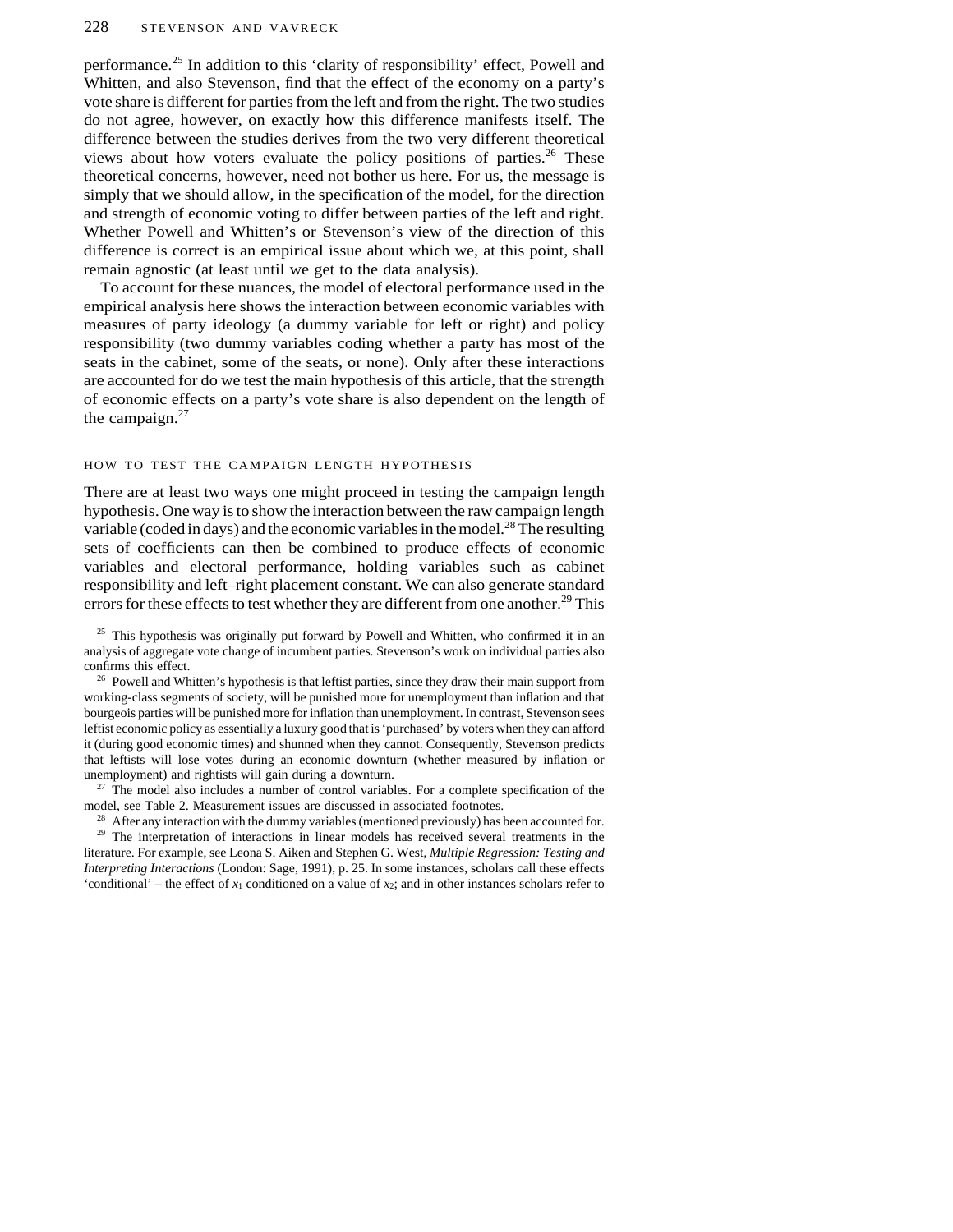approach gives the unique effects of the economic variables for each campaign length. Examining confidence intervals constructed from the standard errors for a range of campaign lengths allows us to assess the degree to which the economic effects are different for various campaign lengths. Though we have completed such an analysis, in the discussion that follows we adopt a different strategy, which may be more appropriate as a test of the 'enlightenment' hypothesis. That is, rather than allowing continuous campaign lengths to interact with economic variables (and the other interaction terms) we dichotomise campaign lengths into two categories, short and long. The reasons for this are theoretical as well as practical.<sup>30</sup>

The enlightenment hypothesis does not suggest that campaign length should be linearly related to the size of the economic effects over the entire range of possible campaigns. Rather, it indicates that there is a minimum length of campaign time required to ensure competing campaign messages can effectively convey the values and importance of fundamental variables to voters. For example, one would not expect there to be any difference between the size of the economic effects in a campaign of a year and and a campaign of a year and a half; both campaign lengths are beyond the threshold of 'long enough' for voters to learn about true values of fundamental variables. Additionally, voters probably do not begin to pay attention to campaign information until the election gets reasonably close, as Gelman and King suggest. In this sense, it matters very little that the campaign has been going on for a year – it matters only that the campaign has been going on longer than the threshold.

Gelman and King provide no specific recommendation as to when a campaign is long enough to convey true values of fundamental variables adequately, but they do provide some evidence, which indicates that a campaign of about six weeks may be adequate. Specifically, Gelman and King show (in their Figures 7a–c) that voters pay little attention to campaigns earlier than 200 days prior to the election. Even then, the change in voter information is quite small until about six weeks before the election, at which point, voters seem to accelerate their learning markedly, rapidly gaining information about the fundamental variables and their associated weights. This suggests that only in campaigns shorter than six weeks should we expect campaign length to hamper voter learning about

#### *(F'note continued)*

<sup>30</sup> The data on campaign lengths are radically bimodal. There are very few cases of campaign lengths between eight weeks and six months (recall that six months is the campaign length given to scheduled elections). A dichotomous coding scheme, which delineates short and long campaigns at the eight week mark, would lose little to a continuous measure at least for longer campaigns. Results of the continuous analysis are available from the authors. Point estimates are consistent with what is reported and discussed in subsequent sections of this article. Standard errors and confidence intervals differ mostly due to a lack of continual variance over the range of campaign lengths. This limits the efficiency of any continuous interactive estimation. A theoretical as well as empirical solution to this situation is offered forthwith.

the effects as 'simple slopes'. The terminology is unimportant. The formula for arriving at these effects, however, is straightforward, as follows: consider the model  $y = \alpha + \beta_1 x_1 + \beta_2 x_2 + \beta_3 x_1 x_2 + \varepsilon$ : To interpret the effects of  $x_1$  on *y*, you would take:  $\frac{\partial y}{\partial x_1} = \beta_1 + \beta_2 x_2$ . In a linear model the standard errors follow directly.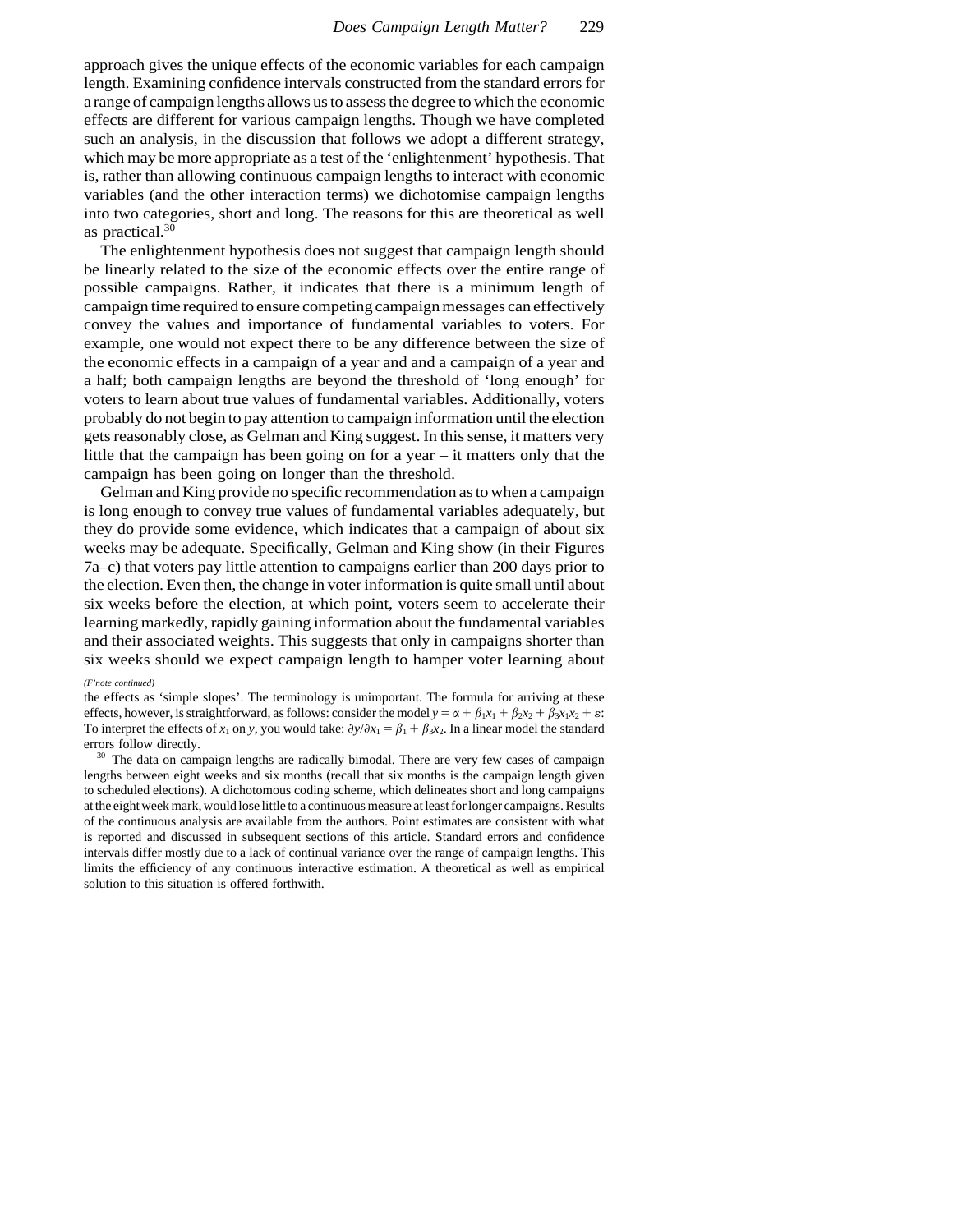the true state of the economy. Any campaign longer than six weeks should allow voters to learn about the state of the economy, regardless of how much longer the campaign is than the six weeks threshold.

The estimation strategy we adopt is consistent with this theoretical argument made by Gelman and King. We shall dichotomize campaign length into 'long' and 'short' campaigns – where a short campaign is shorter than six weeks.<sup>31</sup> Other proximate thresholds (five, seven, and eight weeks) do not alter the results presented below.

#### ESTIMATION AND RESULTS

A detailed discussion of the econometric issues associated with estimating pooled, cross-national models of the electoral performance of parties may be found elsewhere.<sup>32</sup> In that work a similar dataset was used to show that Ordinary Least Squares (OLS) estimates produced by such models are robust to a number of possible criticisms. Some of these criticisms, such as the way that the dynamic properties of the data are handled, are mentioned in the footnotes here, but Stevenson's discussion should be consulted for a complete treatment of the issues.<sup>33</sup>

We present the estimated coefficients from the OLS regression of party vote change on a set of control variables and economic variables in interaction with measures of cabinet responsibility, party ideology and campaign length in Table 2. The large numbers of coefficients (generated by the three interaction terms on each economic variable), however, are not easily presented or interpreted in this format. Therefore, we provide Table 3 to aid understanding of the results. These entries are the economic effects or simple slopes and their appropriate standard errors. The information in Table 3 is not a new analysis of the data – these effects are computed from the results we presented in Table 2 and the covariance matrix of the Table 2 parameters. $34$  In these tables we provide direct evidence relating to the central hypothesis of this article: do differences in campaign lengths

 $31$  The theory does suggest that within the group of short campaigns, a longer campaign should show economic variables having a greater effect. We could, then, use the continuous campaign lengths within the group of short campaigns to see if this is indeed the case. Unfortunately, since the division of the long and short campaigns divides the sample roughly in half, we simply do not have enough data to make very fine distinctions between the effects of campaign lengths that differ by only weeks or days. Consequently, this analysis produces insignificant results, although in some cases the differences just barely miss statistical significance at the alpha  $= 0.05$  level.

<sup>32</sup> Stevenson, *How Parties Compete*.

<sup>33</sup> One might be suspicious of the lagged dependent variable in the incumbent vote change model. The inclusion of this variable makes the OLS estimates biased but consistent, unless the errors in the equation are serially correlated – in which case the OLS estimates are not consistent. The Durbin–Watson test for first-order autocorrelation is not appropriate in the presence of a lagged dependent variable but other tests have been developed. In the present case, we are fortunate that these tests agree with the standard D–W test in indicating that there is no significant autocorrelation in the incumbent vote change model and hence the lagged dependent variable presents no significant estimation problems.

<sup>34</sup> The authors will gladly provide any interested readers with the covariance matrix and the Gauss program used to generate standard errors.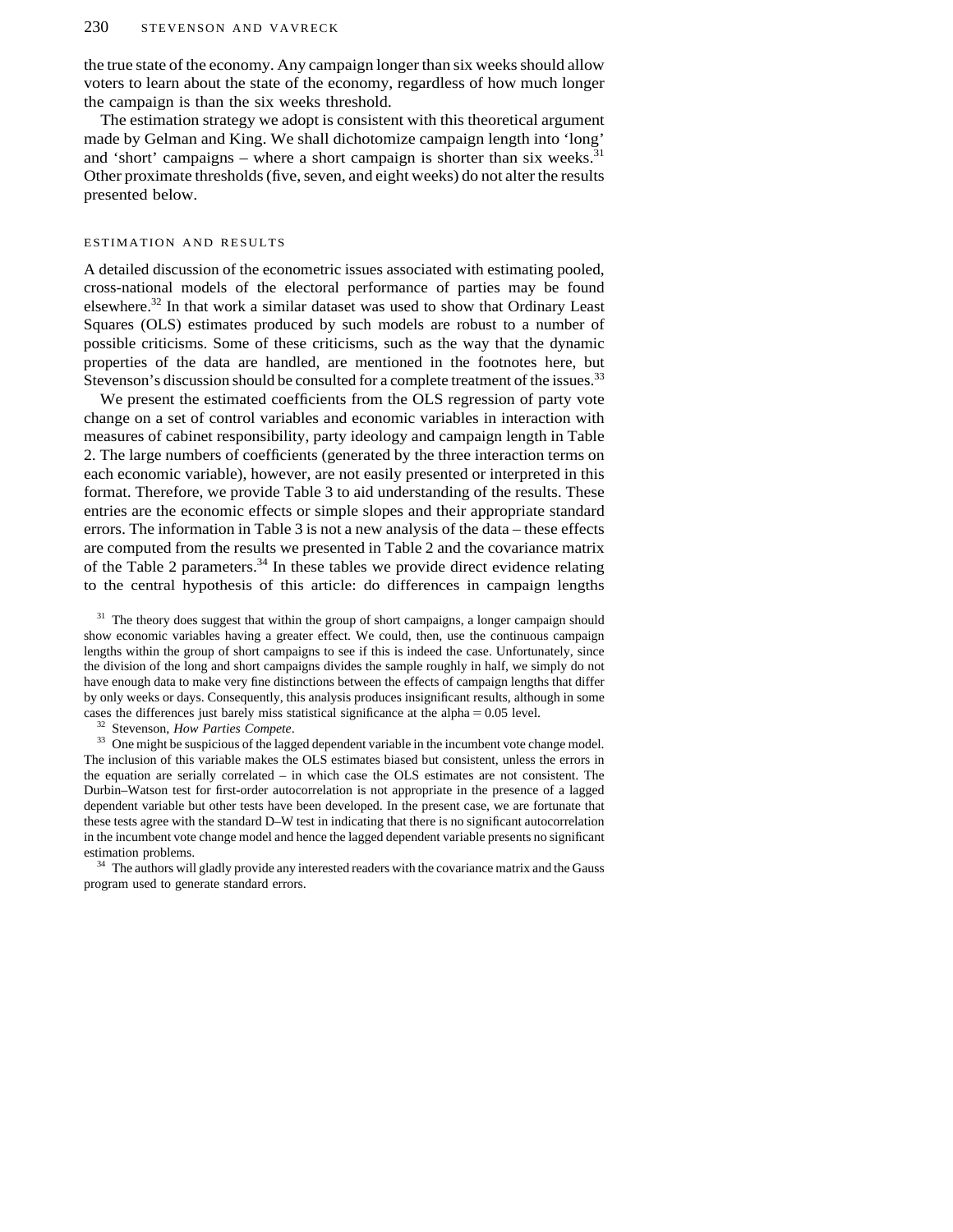| Variable                                                                                                                                                                                                                                                                                                                                                                                  | Coefficient                                                                                                                      | <i>t</i> -statistic                                                                                                     |
|-------------------------------------------------------------------------------------------------------------------------------------------------------------------------------------------------------------------------------------------------------------------------------------------------------------------------------------------------------------------------------------------|----------------------------------------------------------------------------------------------------------------------------------|-------------------------------------------------------------------------------------------------------------------------|
| Constant<br>Previous Vote Change<br>Previous Vote %<br>Previous Vote %*Incumbent<br>Previous Cabinet*Minority Incumbent<br>Party Split<br>Party Merged<br>Violent Conflict*Incumbent<br>Party has Incumbent Prime Minister<br><b>GDP</b> Change<br>GDP Change*Long Campaign<br><b>Unemployment Change</b><br>Unemployment Change*Long Campaign<br>Unemployment Change*High Responsibility | 0.013<br>$-0.18$<br>1.3<br>$-8.16$<br>1.12<br>$-5.70$<br>2.24<br>$-1.2$<br>0.59<br>12.2<br>$-13.3$<br>0.39<br>$-0.70$<br>$-1.92$ | 0.079<br>$-4.05$<br>1.2<br>$-3.6$<br>2.0<br>$-4.0$<br>1.7<br>$-1.1$<br>0.68<br>1.2<br>$-1.0$<br>1.0<br>$-1.4$<br>$-1.0$ |
| Unemployment Change*Long Campaign*High<br>Responsibility                                                                                                                                                                                                                                                                                                                                  | $-0.33$                                                                                                                          | $-0.2$                                                                                                                  |
| Unemployment Change*High<br>Responsibility*Rightist                                                                                                                                                                                                                                                                                                                                       | 3.99                                                                                                                             | 1.9                                                                                                                     |
| Unemployment Change*High<br>Responsibility*Rightist*Long Campaign                                                                                                                                                                                                                                                                                                                         | 1.35                                                                                                                             | 0.54                                                                                                                    |
| Unemployment Change*Low Responsibility                                                                                                                                                                                                                                                                                                                                                    | $-0.50$                                                                                                                          | $-0.4$                                                                                                                  |
| Unemployment Change*Long Campaign*Low<br>Responsibility                                                                                                                                                                                                                                                                                                                                   | $-1.70$                                                                                                                          | $-0.7$                                                                                                                  |
| Unemployment Change*Low<br>Responsibility*Rightist*Long Campaign                                                                                                                                                                                                                                                                                                                          | 2.59                                                                                                                             | 0.52                                                                                                                    |
| <b>Inflation Change</b><br>Inflation Change*Long Campaign<br>Inflation Change*High Responsibility<br>Inflation Change*Long Campaign*High<br>Responsibility                                                                                                                                                                                                                                | 49.5<br>$-93.5$<br>480.5<br>$-1,079.0$                                                                                           | $-0.81$<br>0.69<br>$-1.4$<br>$-0.5$                                                                                     |
| Inflation Change*High Responsibility*Rightist                                                                                                                                                                                                                                                                                                                                             | $-337.9$                                                                                                                         | 1.2                                                                                                                     |
| Inflation Change*High                                                                                                                                                                                                                                                                                                                                                                     |                                                                                                                                  |                                                                                                                         |
| Responsibility*Rightist*Long Campaign                                                                                                                                                                                                                                                                                                                                                     | 932.4                                                                                                                            | 1.0                                                                                                                     |
| Inflation Change*Low Responsibility<br>Inflation Change*Low Responsibility*Rightist                                                                                                                                                                                                                                                                                                       | 279.2<br>$-597.2$                                                                                                                | $-1.4$<br>0.7                                                                                                           |
| Inflation Change*Low<br>Responsibility*Rightist*Long Campaign                                                                                                                                                                                                                                                                                                                             | 270.0                                                                                                                            | 0.94                                                                                                                    |

TABLE 2 *Effects of Fundamental Variables on Electoral Performance*

*Notes:* Dependent variable is vote for party. Cell entries are OLS coefficients and *t*-statistics.  $N = 609$  Adj.  $R = 0.14$  S.E.R. = 2.92

cause the strength of the economic effects on voting to vary? Some general findings from Table 2 will be addressed as they bear on how we present the results in Table 3.

We interpret the evidence from Table 2 as additional support for the Powell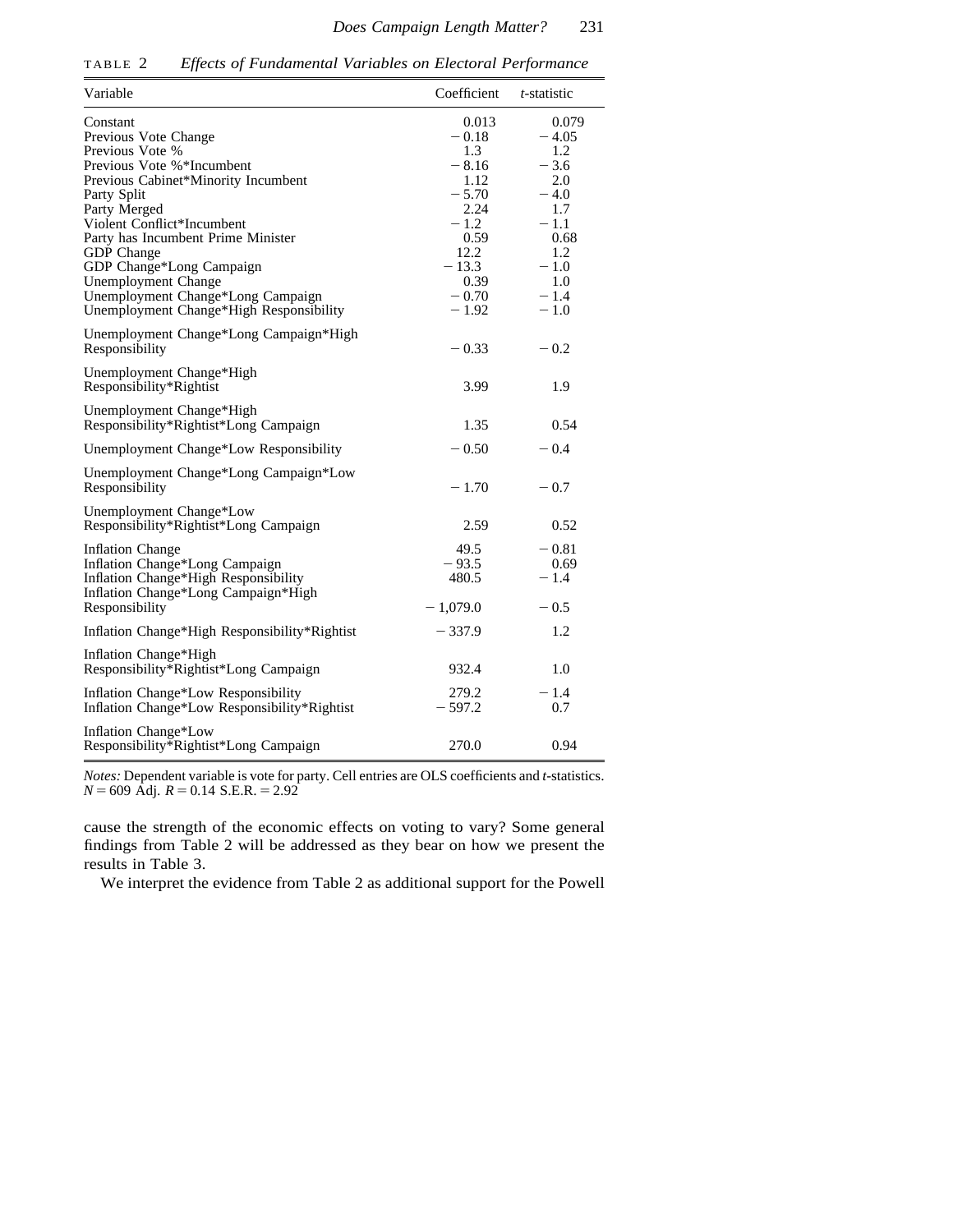| TABLE 3 | Effects of Economy on Vote for Parties with High Levels of |
|---------|------------------------------------------------------------|
|         | <i>Responsibility</i>                                      |

|                                                                               | Unemployment                                  |                                       | Inflation                                  |                                                  |
|-------------------------------------------------------------------------------|-----------------------------------------------|---------------------------------------|--------------------------------------------|--------------------------------------------------|
|                                                                               | <b>Short</b>                                  | Long                                  | <b>Short</b>                               | Long                                             |
| Rightist party<br>High-responsibility<br>Leftist party<br>High-responsibility | $2.45\dagger$<br>(1.15)<br>$-1.53*$<br>(1.83) | 2.78†<br>(0.87)<br>$-2.56*$<br>(0.88) | 192.18*<br>(192.70)<br>530.06*<br>(692.11) | $-47.95*$<br>(168.32)<br>$-642.44**$<br>(289.69) |

*Notes:*  $N = 609$ . Cell entries represent the effect of unemployment or inflation on party vote holding other variables constant (simple slope). These numbers are computed by combining the appropriate coefficients from Table 2. See fn. 29 for compilation formulae. Numbers in parentheses are standard errors of these slopes, which are calculated from the variances and covariances of the coefficients from Table 2.

\*Indicates that the short-long campaign coefficients are statistically different from one another at a 0.05 level of significance. These cells also shaded.

†Indicates that the cell entry is statistically different from zero at a 0.05 level of significance.

and Whitten and Stevenson hypotheses that only parties with high levels of cabinet responsibility should experience any electoral effects from economic performance regardless of campaign length. These findings are also consistent with the work on party popularity by Andersen.<sup>35</sup> Given this, in Table 3 we do not report the effects of the economy on vote share for parties with low cabinet responsibility or for opposition parties (no responsibility), since the effects are insignificant regardless of campaign length.

Again, in Table 3 we present the effects of unemployment and inflation on vote for parties with high levels of cabinet responsibility. These numbers are the simple slopes computed from Table 2. Generally speaking, the results provide modest support for the hypothesis about campaign length. In particular, the tests for whether the parameters for long and short campaigns are different from one another are statistically significant for three of the four cases reported (only the case of unemployment effects on rightist parties is insignificantly different between long and short campaigns). Further, the pattern suggests support for the idea that economic effects are of greater magnitude in longer campaigns. More than just being different from each other (short v. long), three of the estimated effects for short campaigns are indistinguishable from zero by any reasonable standard (while only one of the coefficients for long campaigns

<sup>35</sup> Christopher Andersen, *Blaming the Government: Citizens and the Economy in Five European Democracies* (London: M. E. Sharpe, 1995). Recall that the logic behind this result is that retrospective, incumbency-oriented voters will punish incumbents for poor economic performances. Without the ability to assign blame for economic policy or outcomes to specific parties (the low responsibility cases), however, voters are unable to act on this logic. A similar story applies to voters who are prospective and vote to insure a particular future policy, they simply concentrate their economic votes on parties that are likely to play a major role in the determination of policy (that is high responsibility cases).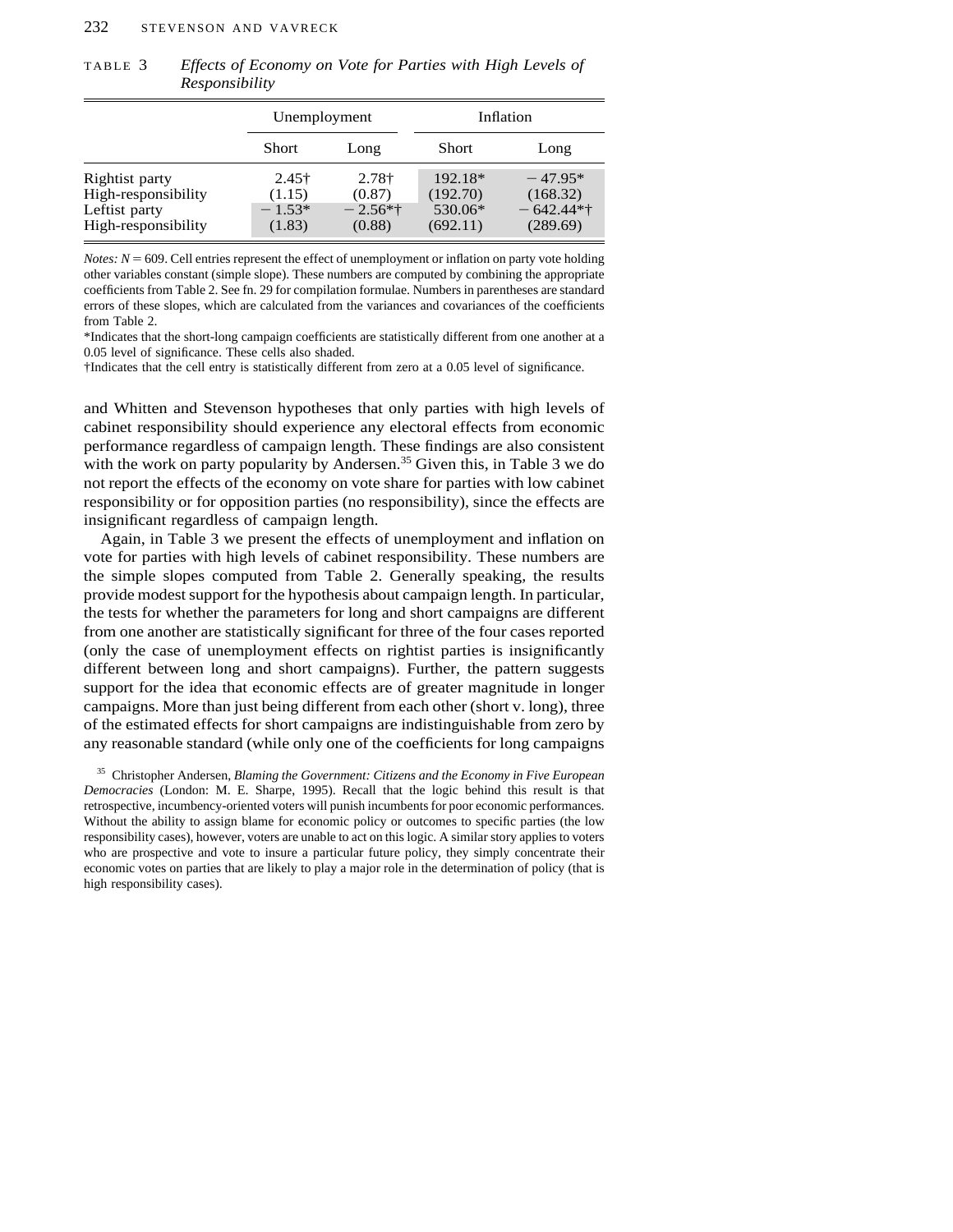is insignificantly different from zero). We believe these findings give some credence to the notion that voters learn from the competing messages that candidates send them during campaigns in much the way Gelman and King predicted they would.

Having presented these general results from Table 3, a closer look at the coefficients is warranted. The signs of the economic effects differ between left and right parties more in accordance with Stevenson's than with Powell and Whitten's hypotheses about the nature of economic voting in parliamentary democracies.36 Specifically, the left seems to be hurt by a bad economy whether measured by inflation or unemployment, while the right seems actually to gain from higher unemployment, regardless of campaign length.<sup>37</sup> The effect of inflation on rightist, high responsibility incumbents is not statistically significant for either short or long campaigns. This could be due to the fact that inflation, in general, may be a difficult concept about which to learn. Studies in American politics have shown that voters learn easily about unemployment because news stories can show visual images of unemployed people waiting in long lines to cash unemployment checks. Inflation, however, does not lend itself to pithy stories or simple pictures. These factors may make inflation less apt to be primed in the minds of voters.<sup>38</sup>

Thus, while we still think the balance of the evidence favours support for our hypotheses, we do not want to overstate the case. For parties of the left, voters in long campaigns use real economic data on inflation and unemployment when making a vote decision, just as we expected; and in short campaigns these voters do not. For parties of the right, however, voters in short and long campaigns use unemployment as a factor in vote choice with relatively equal weight. And, even in long campaigns voters were unable to use information about inflation to evaluate rightist parties.

#### CONCLUSION

Our findings suggest that there are systematic differences in the ways that voters are able to use the real values of economic variables when casting a vote depending on how long they have had to learn about the true state of the economy. Gelman and King motivated this analysis by suggesting that in longer campaigns, voters have more time to be exposed to competing campaign messages and to learn about the true state of the economy and the true policy positions of candidates. We tested one implication of their assertion on 113 elections in thirteen democracies – that voters in short campaigns would not be

<sup>36</sup> A traditional retrospective voting hypothesis that does not distinguish between left and right incumbents is also not supported – this theory would suggest both left and right incumbents should suffer from both inflation and unemployment.

<sup>37</sup> This positive effect of unemployment on the vote share of rightist parties is also reported by Powell and Whitten.

<sup>38</sup> Shanto Iyengar and Donald Kinder, *News that Matters: Television and American Opinion* (Chicago: University of Chicago Press, 1987), pp. 63–73.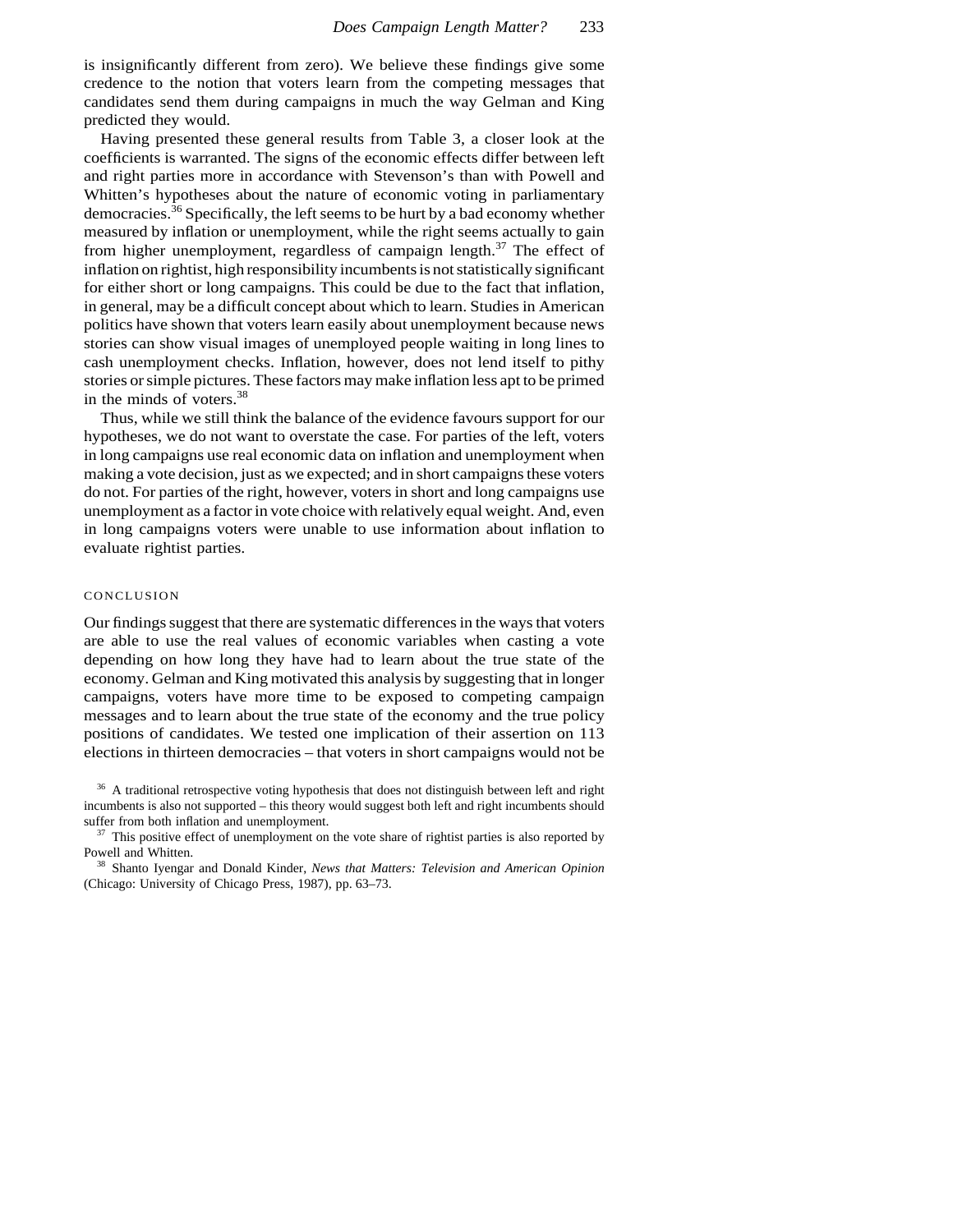able to use the true values of their economic conditions as well as voters in long campaigns did. The test resulted in a confirmation of the hypothesis – subject to some limitations.

First, consistent with other work on comparative economic voting, economic effects were only found in cases in which the cabinet parties could clearly be identified as responsible for government policy.<sup>39</sup> Not in all elections, then, is there even the opportunity for campaigns to encourage economic voting. Secondly, while the statistical results from Tables 2 and 3 are generally supportive, they are not overwhelming.

Three of the four possible differences between long and short campaigns that we tested in Table 3 were statistically significant. And although the long and short campaign estimates for rightist inflation are statistically different from each other, neither is individually different from zero. That said, however, the balance of evidence seems to favour the idea that only in campaigns of sufficient length are voters able to learn about the true state of the economy and so, in aggregate, produce a systematically detectable economic vote.

These findings have several implications for political scientists hoping to study campaign effects. Primarily, we believe these data suggest that the minimal effects conclusion may be misleading due to its search only for the persuasion and conversion of voters. In this case, we have documented campaign effects that are not directly associated with either the persuasion or conversion of voters to or from parties. We do believe, however, that these results illustrate how campaigns may help to produce a more enlightened or more informed electorate, thereby contributing to a public good.

Secondly, voters may be learning during campaigns, but this learning will be difficult to observe unless data is gathered prior to the point at which people begin their enlightenment. In this analysis, that threshold was set at six weeks. Without the benefit of a panel design (or a graduated rolling cross-section) that begins to survey respondents well prior to six weeks before the election, it may be difficult to trace the effects of campaigns on individual voters.<sup>40</sup>

In terms of practical political implications, we conclude that voters will learn about true values of fundamental political variables if given enough competitive information and time. Thus, we suggest caution to campaign reformers who advocate shortening campaigns due to the disengagement or increased cynicism of the electorate. In this analysis, time is information – and length of the campaign helped voters to make use of important electoral information. Shorter campaigns may produce 'happier' voters, in the sense that they do not watch leaders attacking each other for so long; but shorter campaigns may also produce less 'enlightened' voters who don't know as much about the candidates and issues facing them.

One final difficulty associated with research on campaign effects is that when

<sup>39</sup> Powell and Whitten, 'Economic Voting: Taking Account of the Political Context', pp. 391-414.

<sup>40</sup> Perhaps this is the reason many scholars have difficulty documenting significant campaign effects using traditional election surveys, which usually begin to interview respondents six to eight weeks prior to election day.